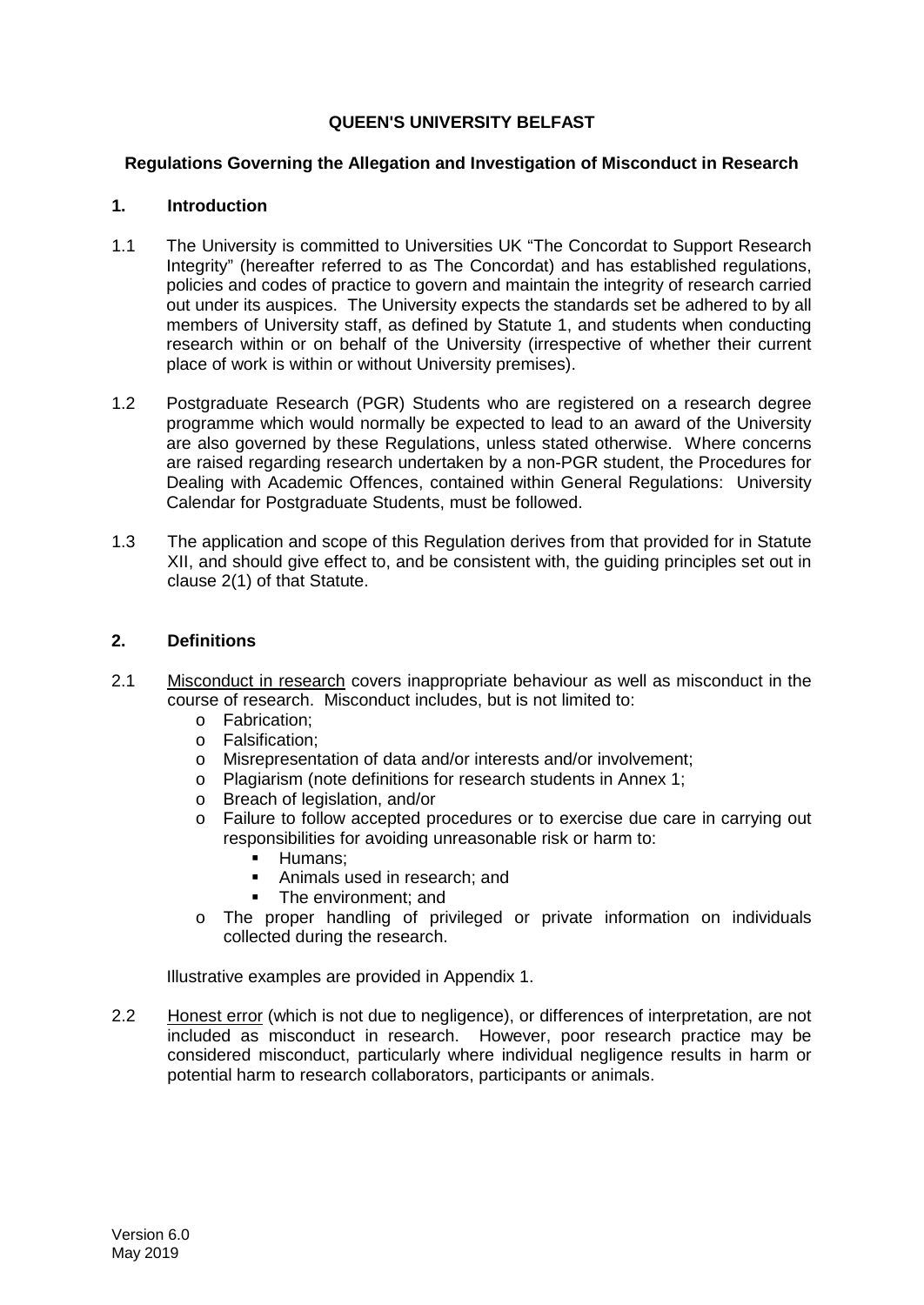### 3. **General Principles**

- 3.1 The University is committed to and will ensure that any allegation of misconduct in research is thoroughly and expeditiously investigated in a fair and confidential manner to determine whether misconduct in research has been committed. The University will also provide an annual statement to Senate on compliance with The Concordat, providing anonymised and aggregated data on allegations of misconduct in research.
- 3.2 The Institution is responsible for ensuring that researchers are protected from vexatious, malicious or frivolous allegation. Any false or malicious allegations made may be treated as a disciplinary offence.
- 3.3 Allegations relating to other forms of misconduct should be investigated using the procedures appropriate to that particular allegation. In particular, allegations relating to fraud or other misuse of research funds or research equipment may be dealt with under the University's Financial Regulations.
- 3.4 Where a funding body or other third party organisation (e.g. health and social care trust) has an interest in an investigation, the University reserves the right to inform that third party, seeking their input as appropriate. Care shall be taken to ensure the University remains compliant with the General Data Protection Regulations when disclosing information to third parties.
- 3.5 The person against whom an allegation has been made, known hereafter as the Respondent, will be given the opportunity to prepare a response and present their case. They will be informed of the right to be accompanied or assisted in the presentation of their case:

For staff, who may also be represented, this may be by a representative of a recognised trade union, or University colleague at every stage of the procedure.

For PGR students this may be by a fellow registered student of the University (including a Sabbatical Officer of the Students' Union), or by a member of staff of the University, or University Chaplaincy, or Student's Union Advice Team.

- 3.6 Where the Respondent has left the University, the University reserves the right to review the allegation and determine if there are wider implications that go beyond the individual.
- 3.7 Where a complaint is made against the University or a particular School within the University, the issue shall be directed, as appropriate, to relevant corporate governance structure.
- 3.8 Written records will be retained of formal meetings relating to the issue.
- 3.9 Where a precautionary suspension is imposed (see paragraph 7) and/or a formal disciplinary investigation is to be undertaken, and the member of staff is a representative of a recognised trade union, the appropriate full-time official will be informed as soon as practicable. No action beyond an oral warning will be initiated against a representative of a recognised trade union until the appropriate full-time official is notified.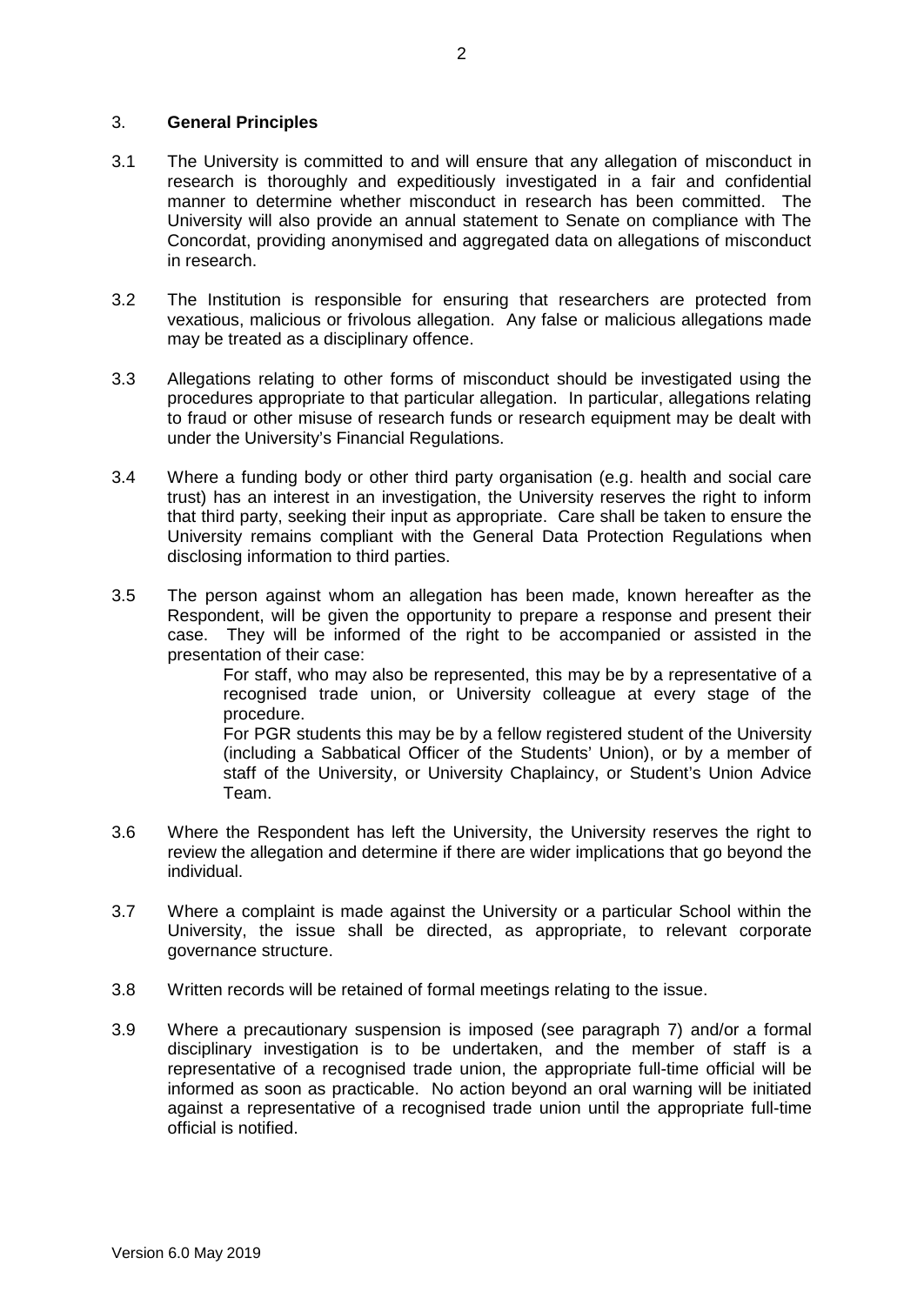- 3.10 The procedure outlined here may be varied, where the University considers that it is necessary to do so, in order to ensure fairness. Any such changes will be subject to consultation with the recognised trade unions.
- 3.11 The Faculty Dean of Research can appoint an appropriate senior academic manager, who may not necessarily be the Head of the School. Likewise the Director of Research and Enterprise may appoint a manager from professional support services to undertake the duties of the Head of Research Governance, Ethics and Integrity (hereafter referred to as Head of Research Governance).
- 3.12 Where a panel is convened to examine the facts, the names of Panel members should be made known to the Respondent.
- 3.13 All persons involved with the investigation must conduct themselves in accordance with principles outlined in Annex 3.
- 3.14 All those involved in the process must declare any potential conflicts of interest to the Director of Research and Enterprise. Where a conflict of interest does arise, the Director of Research and Enterprise should appoint another appropriate person.
- 3.15 Where an allegation requires specific expertise, person(s) may be co-opted to provide confidential advice to the process, at the request of a relevant panel.
- 3.16 Where the respondent (staff or student) fails to attend, without good cause, a meeting relating to the allegation the case may be considered in the absence of the respondent and without further notice if the Committee is satisfied that the date, time and venue of the meeting have been notified in writing to the respondent.
- 3.17 Following completion of internal process, where a student considers the matter has not been satisfactorily dealt with, the student reserves the right to refer the issue to the N.I. Public Service Ombudsman.

# **4. Roles and Responsibilities**

The Pro-Vice-Chancellor for Research and Enterprise has responsibility for the proper implementation of this Regulation. He/she is supported by the Faculty Deans of Research, Director of Research and Enterprise, Director of Academic and Student Affairs and Head of Research Governance, Ethics and Integrity, as appropriate. Specific responsibilities are outlined in Annex 2.

### **5. Reporting an Allegation**

- 5.1 An allegation can be received from an external or internal source. Should the allegation stem from an internal source it should be received by either the Director of Research and Enterprise or Head of School. The issue must be clearly described, received in writing and accompanied by relevant supporting evidence. An allegation may also be identified through audit or review and shall be considered in accordance with these Regulations.
- 5.2 Where an allegation is made against a student, the matter should be brought to the attention of the Head of School in the first instance. Where this is not possible, owing to a perceived conflict of interest, the Director of Research and Enterprise should be informed.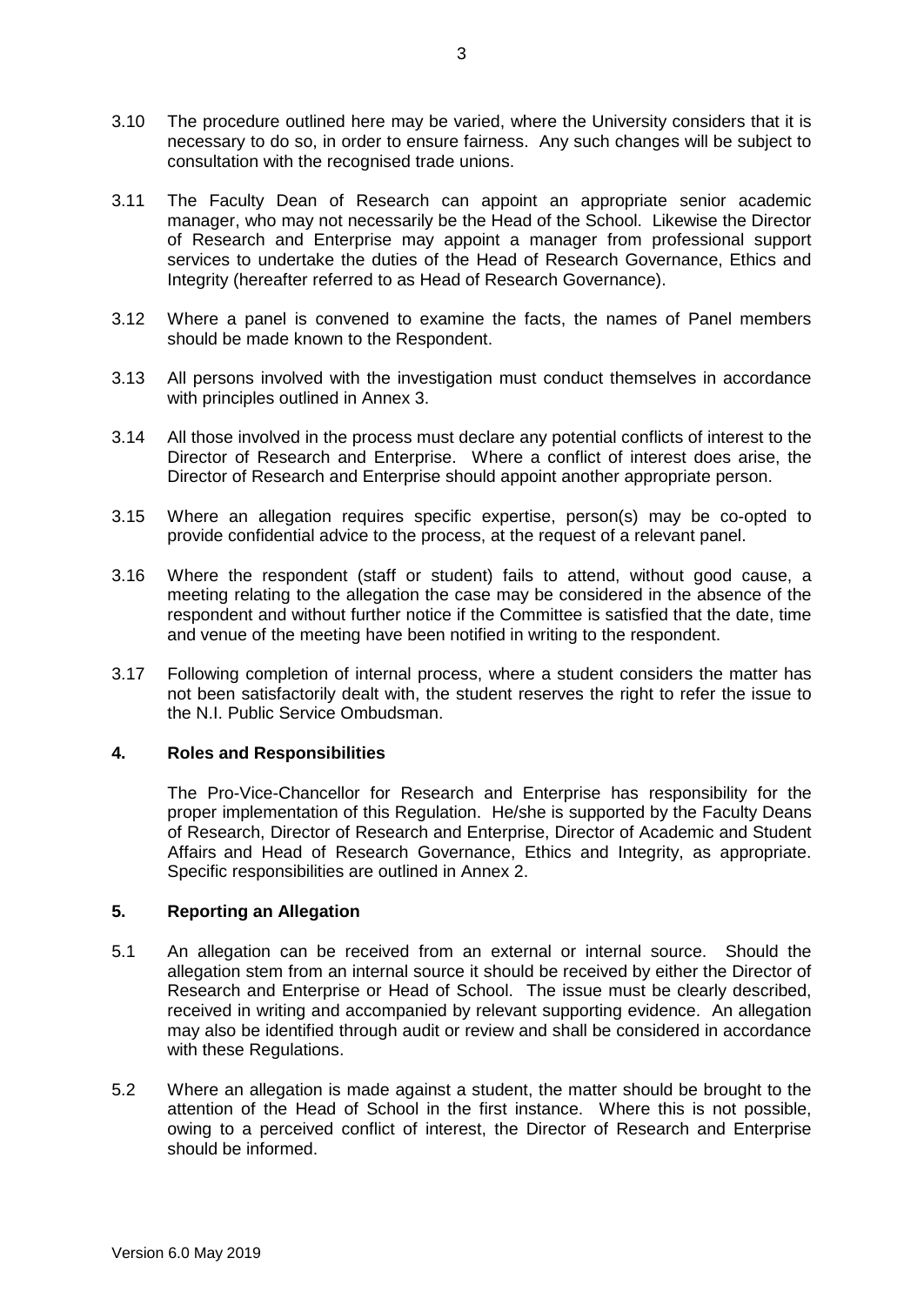- 5.3 All staff and students, including those on honorary contracts, and persons authorised to work in the University have a responsibility to report, in confidence, any suspected incident of misconduct in research, whether this has been witnessed or for which there are reasonable grounds for suspicion. Non-reporting of an act of misconduct in research can harm the integrity of research resulting in wide ranging and damaging consequences. Therefore an act of concealment could also be deemed as an act of misconduct.
- 5.4 Any allegation received will be deemed to have been done so under the terms of the University's Whistleblowing Policy and afforded the same guarantee of protection as defined in that Policy.

# 6**. Handling an Allegation**

- 6.1 Within three working days of an allegation being received there should be internal communication to ensure relevant persons within the University are notified. These persons should normally be the Head of School, Head of Research Governance, and Director of Academic and Student Affairs  $(DASA)^1$  $(DASA)^1$  (in the case of an allegation against a student).
- 6.2 The Head of Research Governance shall acknowledge the complainant and provide them with a copy of these Regulations.
- 6.3 The contractual status of the individual should be determined. Where the person is not a member of Queen's, the Head of Research Governance in conjunction with the Faculty Dean of Research, should inform the appropriate authority in the employing organisation and the process outlined in section 12, 13 or applied.
- 6.4 The Head of Research Governance shall seek the nomination of a relevant senior academic manager, from the appropriate Faculty Dean of Research, to review the allegation as part of the initial screening process.
- 6.5 The screening panel, composed of the senior academic manager and the Head of Research Governance, shall extrapolate the issue in question and determine if the allegation falls within the definition of Misconduct in Research. If after allegation falls within the definition of Misconduct in Research. consideration, they determine the issue does not relate to misconduct in research but that other issues may be involved, they shall advise the Director of Research and Enterprise who shall inform the complainant in writing:
	- (i) The reasons why the allegation cannot be investigated using these Regulations.
	- (ii) If there are possible grievance issues, the matter should be referred through the appropriate grievance procedure.
	- (iii) If there are possible disciplinary issues other than misconduct in research, the matter should be referred to the appropriate line manager.
- 6.6 Where it has been determined the allegation relates to Misconduct in Research the Head of Research Governance should write to the Respondent(s) informing them that that an allegation of misconduct in research has been received. They should be provided with a copy of these Regulations.

<span id="page-3-0"></span><sup>-</sup><sup>1</sup> The Director of Academic and Student Affairs where the allegation relates to a PGR student.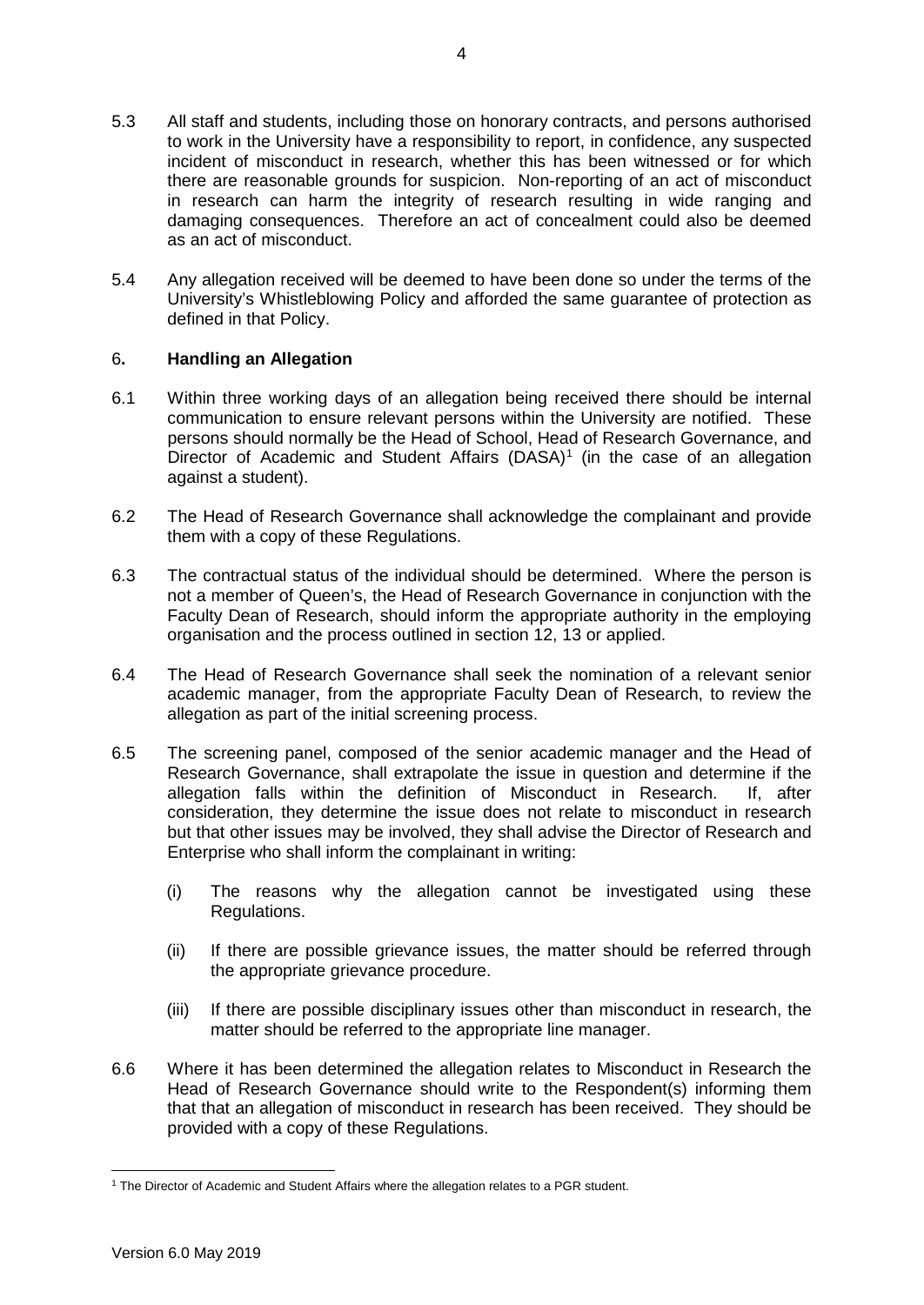- 6.7 The screening panel shall undertake a preliminary investigation, as outlined in 8.2, in order to determine the severity of the allegation.
- 6.8 The Head of Research Governance should determine whether the research project and the investigators involved, includes contractual obligations that require the University to undertake prescribed steps in the event of an allegation of misconduct in research. Such an undertaking might be in:
	- (i) A contract/service level agreement from a funding organisation;
	- (ii) A partnership contract/agreement/Memorandum of Understanding; or
	- (iii) An agreement to sponsor the research;
	- (iv) Regulatory or legal requirements to notify external organisations.
- 6.9 Following consultation with the relevant Faculty Dean of Research between the Head of Research Governance should notify external bodies, as required. The Pro Vice Chancellor and Director for Research and Enterprise should be advised this notification has taken place. Anonymous information to be provided to funding councils is outlined in Annex 3.

## **7. Precautionary Suspension**

- 7.1 Where the suspected misconduct in research is such that it is considered, on reasonable grounds, that the individual's continued presence in the workplace may represent a risk to others, may give rise to further misconduct, or may militate against the effective investigation of allegations, the Vice-Chancellor (or nominee) may authorise the suspension of the member of staff from duty and/or office, as a precautionary measure. Suspension shall take place only where it is a necessary precaution, pending completion of a serious misconduct in research investigation or other urgent cause. The decision to suspend a member of staff would depend on the particular circumstances surrounding each case. It is a serious step that should only be taken when the specific circumstances dictate.
- 7.2 Suspension is not a disciplinary sanction nor is it a presumption of guilt.
- 7.3 Suspension would normally be with pay, and will not normally exceed six months.
- 7.4 The Vice-Chancellor or nominee shall normally delegate the authority to suspend to the Head of Business Partnering who would normally review the suspension at 14 day intervals.
- 7.5 The member of staff would be notified of the decision to suspend, the extent of the application of the suspension and the reasons for it. This should be confirmed in writing within two working days of each review.
- 7.6 Staff may appeal to the Director of People and Culture against the suspension. A member of staff who has been suspended must be available at reasonable notice to participate in the investigation and any subsequent disciplinary process.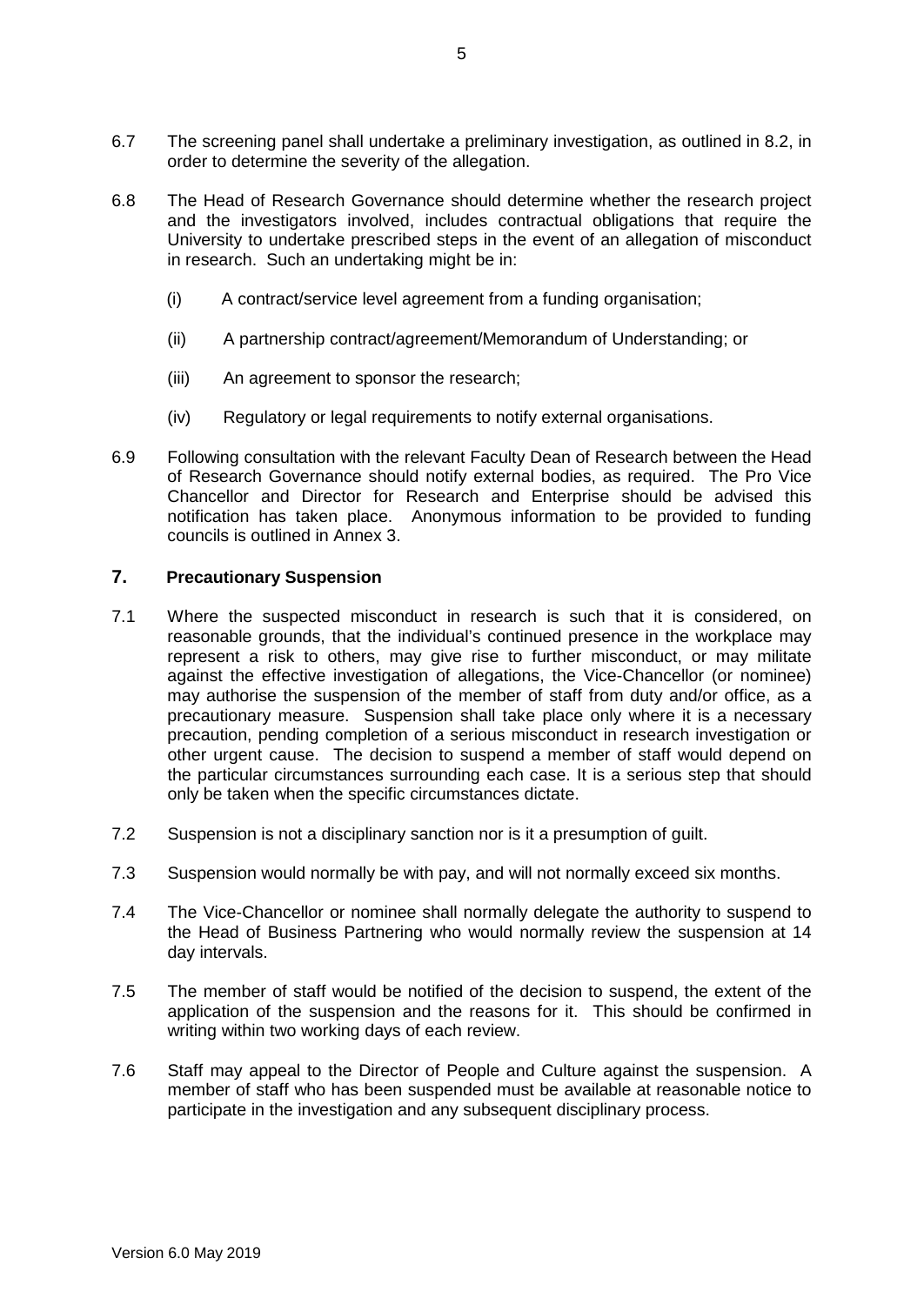7.7 In the event that a student requires a precautionary suspension or exclusion from the University, Section 5 of the Conduct Regulations in General Regulations – University Calendar for Postgraduate Students should be followed.

## **8. Investigation**

8.1 The Investigation forms a two stage process. Stage One is a preliminary investigation used for the collation of facts and evidence to determine the seriousness of the allegation. Stage Two involves a hearing by a panel of peers convened from a pre-approved pool of assessors.

### 8.2. Investigation: Stage One – Preliminary Investigation

This preliminary investigation will be undertaken by the appointed member of senior academic staff and supported by the Head of Research Governance or nominee, (i.e. the screening panel)..

- 8.2.1 Where practicable this stage should be completed within 20 working days of receiving the allegation.
- 8.2.2 All relevant records, materials and associated technological sources must be secured and retained by the Head of Research Governance. This may include any correspondence, laboratory books, electronic communication or files, evidence of publications.
- 8.2.3 In order to establish the facts surrounding the allegation, the investigators would meet with relevant persons involved in the issue along with a person of choice as outlined in 3.5. The purpose of this meeting is to gather factual information about the matter raised.
- 8.2.4 Following the initial collation of information a report shall be prepared and submitted to the Director of Research and Enterprise which will indicate one of the following outcomes:
	- (i) Sufficiently serious and sufficient evidence to justify a formal investigation (see section 8.3 below).
	- (ii) Has some substance but would be best addressed through education and training.
	- (iii) Referred directly to the line manager or Head of School for remedial action at local level.
	- (iv) Mistaken, frivolous, vexatious and/or malicious, or without substance with insufficient evidence to support it.
- 8.2.5 If an allegation is made in good faith, but is not confirmed by the investigation, no action will be taken against the person making the allegation. If, however, an allegation is established to have been made frivolously, maliciously or for personal gain, disciplinary action may be taken against the individual, if an employee or student, in accordance with the appropriate disciplinary procedures.
- 8.2.6 Where the allegation involves plagiarism or is complex and a clear decision cannot be taken, it may be necessary to convene a preliminary investigation panel. This panel shall consist of three persons drawn from a pre-approved pool of assessors. Where necessary, assistance may be sought from the UK Research Integrity Office, if appropriate, or another external body co-opted to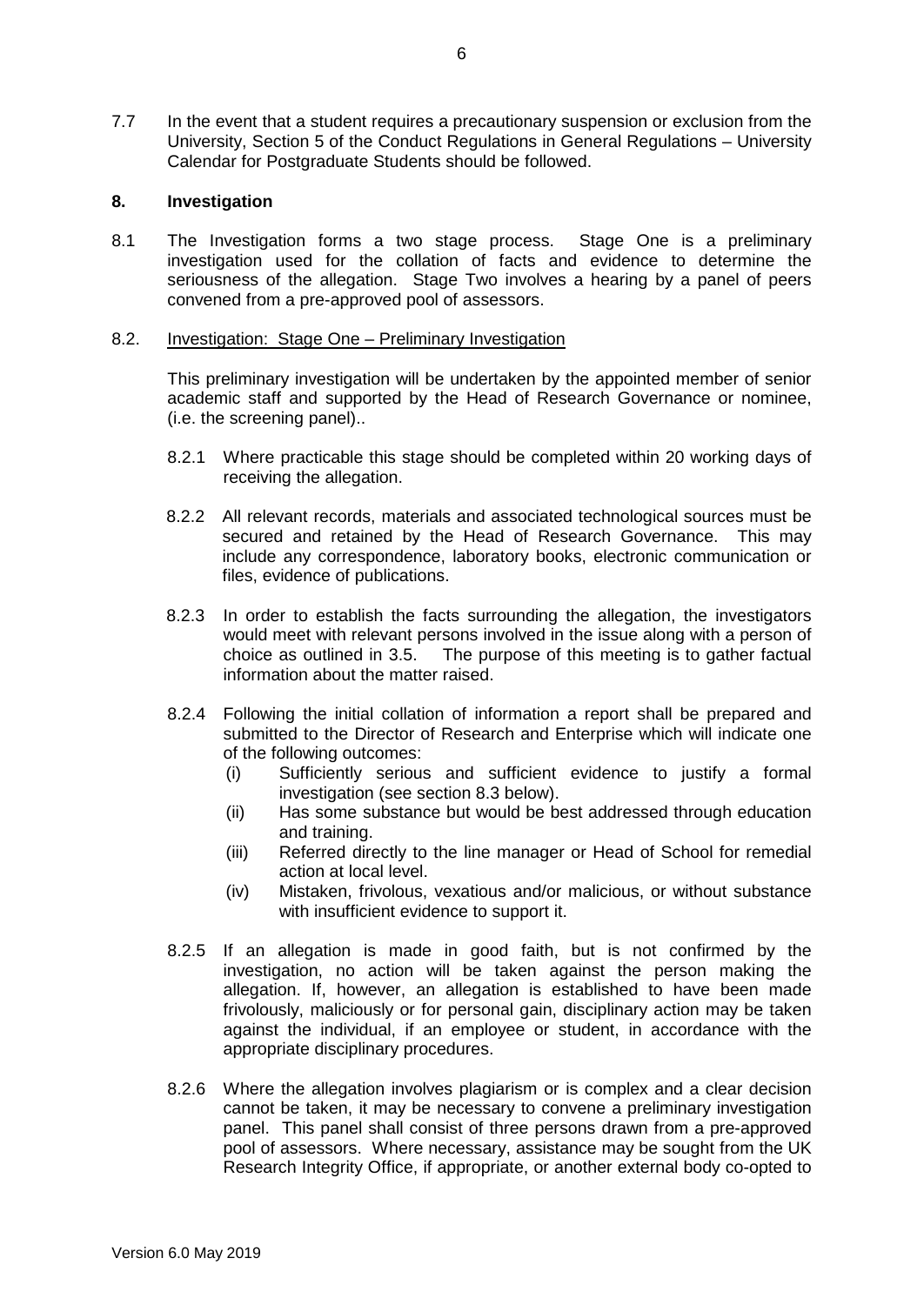provide input into the proceedings. This preliminary investigation panel should consider all the evidence gathered drawing its own conclusions and determining the appropriate outcome, as listed in 8.2.4 above.

- 8.2.7 Where the preliminary investigation has determined that the matter should not proceed to a full Hearing Panel, the Pro-Vice Chancellor for Research and Enterprise must be provided with all evidence enabling them to independently review the work of the preliminary investigation. The Pro-Vice Chancellor reserves the right to request further evidence be collated, or the matter be referred to Stage Two of these Regulations.
- 8.2.8 Once the Director of Research and Enterprise has reviewed and accepted the preliminary investigation report, and the PVC for Research and Enterprise has independently reviewed the allegation the outcome of the decision (detailed in 8.2.4) should be communicated in writing to the respondent and their relevant line manager/academic supervisor. Where the decision has been categorised as ii, iii, or iv this should also be communicated to the complainant. This communication should be sent by the Director of Research and Enterprise.
- 8.2.9 Where a preliminary investigation establishes that there is a substantive case to answer, the member of staff and/or student should be given clear information of the nature and level of the seriousness of the misconduct in research matter. This should be addressed under Stage Two of these Regulations.
- 8.2.10 Where a member of staff or PGR student admits to an act of misconduct in research, the Faculty Dean of Research in conjunction with the Head of School shall consult with the Head of Business Partnering or DASA representative to determine the appropriate course of action in keeping with the Regulation Governing Discipline and Dismissal Pursuant to Statute XII Part III, or the Procedures for Dealing with Academic Offences, as detailed in General Regulations – University Calendar for Postgraduate Students.
- 8.2.11 For the first meeting of the Hearing Panel, the Preliminary Investigators shall prepare a report to include a dossier of evidence, detailing the allegations, records of meetings and detailing any related issues that may have been identified.
- 8.2.12 The first meeting of the Hearing Panel should take place within 20 days of the preliminary investigation report being received by the Director of Research and Enterprise.

### 8.3 Investigation: Stage Two – Hearing Panel

Where a substantive allegation of misconduct in research is established, except in those instances where the facts are not in dispute, the Director of Research and Enterprise should:

- 8.3.1 Formally write to the individual against whom the allegation has been made outlining the findings of preliminary investigation.
- 8.3.2 Establish a Hearing Panel comprised of him/herself and at least two members of senior academic staff drawn from a list of pre-approved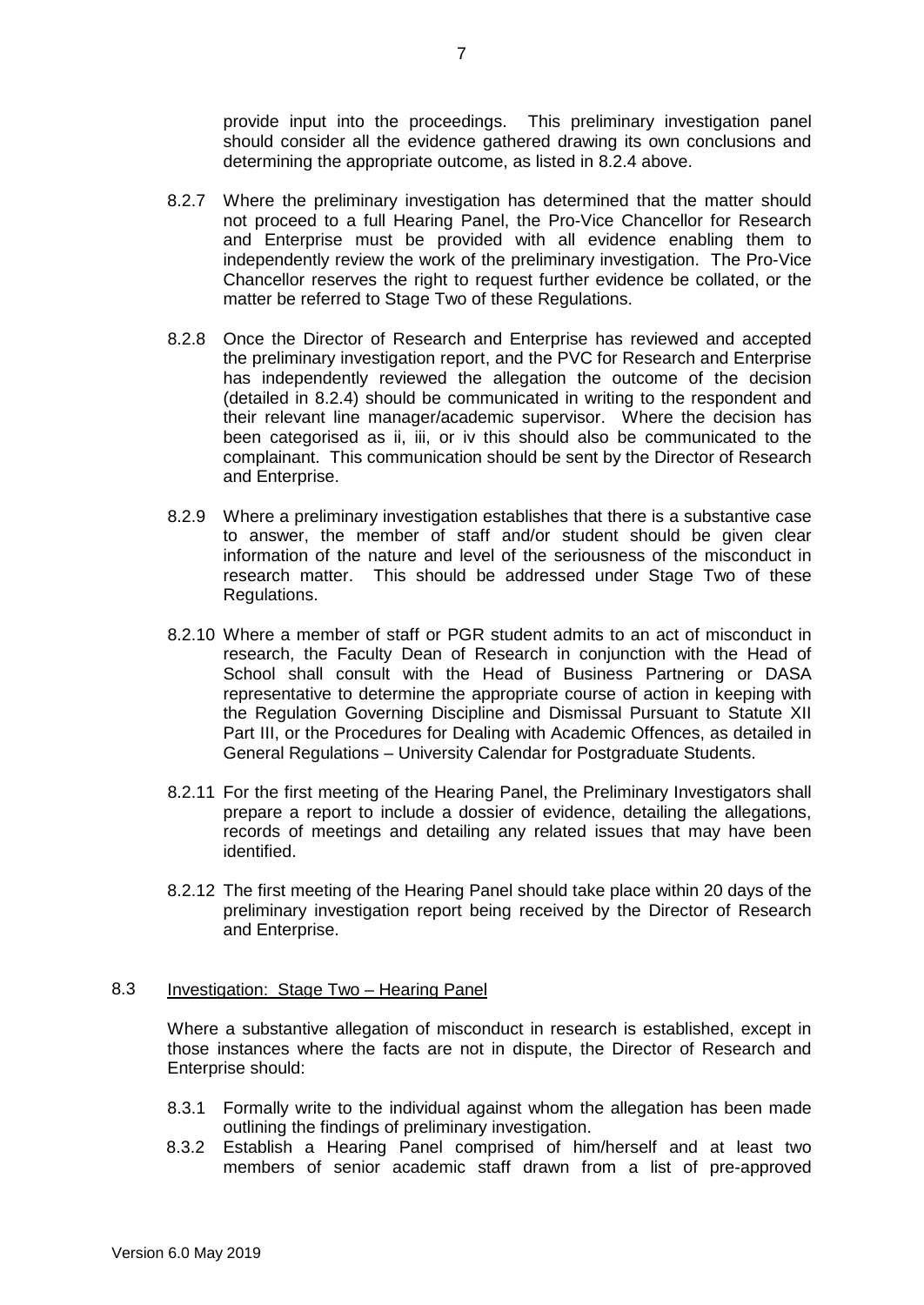University assessors. The Panel should have at least one person who has expertise in a relevant area of research and, where possible, none should, normally, be based in the Research Centre or School of either the individual(s) initiating the allegation or the individual(s) against whom the allegation is made. Guidance may be sought from the Pro-Vice-Chancellor for Research and Enterprise, as necessary.

- 8.3.3 Where a third party (e.g. funding council or health and social care trust) has a valid interest in the allegation, appropriate representation can be co-opted to the panel. Confidentiality agreements should be in place where third parties are involved in a Hearing Panel.
- 8.3.4 Once established the Panel will nominate an academic Chair at their first meeting, who should, as far as reasonably practicable, be from a different Faculty to that of either the individual(s) initiating the allegation or the individual(s) against whom the allegation is made. The Chair should be a senior lecturer or above, with sufficient experience to act as the presenting officer at any disciplinary hearing.
- 8.3.5 Where the panel constitution lacks the relevant expertise, an additional member may be invited to join the Panel, if deemed appropriate. This person can be drawn from outside the University and should be co-opted after due consultation with the Pro-Vice-Chancellor for Research and Enterprise and the relevant Faculty Pro-Vice-Chancellor.
- 8.3.6 The need for confidentiality must be made clear to all individuals involved.
- 8.3.7 The Panel retains the right to interview the individual concerned and any other parties it chooses, including the complainant and any other individuals who may have information regarding aspects of the allegation. The Panel may also request and must receive any documentation relevant to its investigation.
- 8.3.8 The Hearing Panel should normally be completed within 30 working days from when the respondent was notified that the matter would be considered under Stage Two of these Regulations. Where it becomes evident that a further period of time is required, the reasons should be documented and communicated to both parties involved advising them of the same.
- 8.3.9 The Panel will be serviced by a member of Professional Support Services from the Directorate of Research and Enterprise. In the event of an allegation made solely against a PGR Student, the Directorate of Academic and Student Affairs shall, where possible, service the Panel.

### **9. Outcome – Hearing Panel**

- 9.1 Following an investigation that has considered the relevant written material and verbal information; the Panel should prepare a letter giving one of the following outcomes and providing reasons:
	- 9.1.1 A substantive misconduct in research case has not been established and no further disciplinary steps should be taken.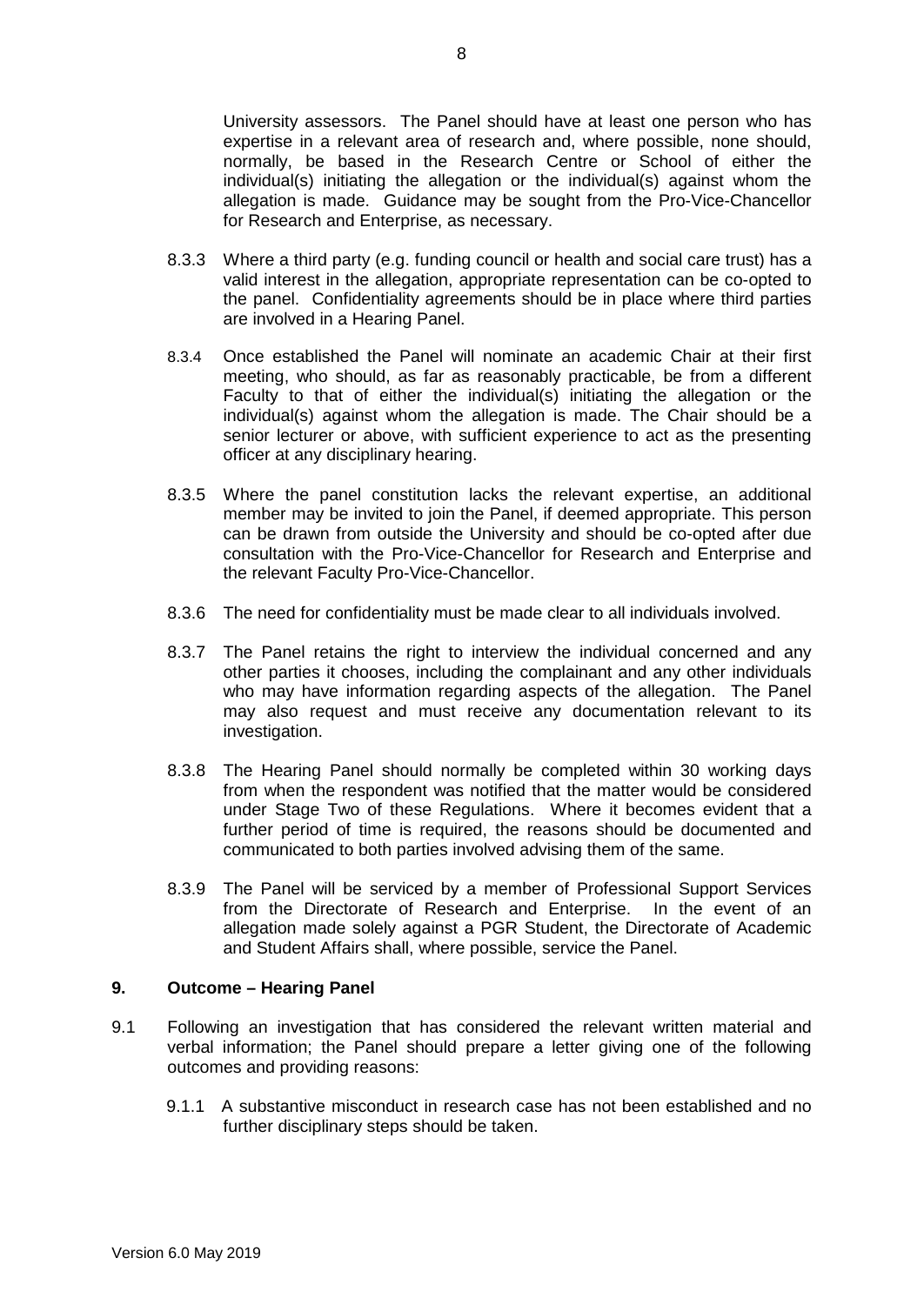- 9.1.2 A substantive misconduct in research case has not been established, but the integrity of the research may be compromised owing to performance or practice issues. This should be followed up under the Regulations Governing Capability Pursuant to Statute XII Part V, or the General Regulations: University Calendar for Postgraduate Students, or addressed through relevant structures.
- 9.1.3 A substantive misconduct in research case has been established but the complaint constitutes a minor offence which should be dealt with by way of remedial action. Penalties available for Academic Offences should be adhered to for PGR students. These are set out in the Procedures for Dealing with Academic Offences.
- 9.1.4 A substantive misconduct in research case has been established. In this event, the individual should be informed of the seriousness of the issues and that a disciplinary hearing would be convened. For staff this shall be in accordance with the University's Regulation Governing Discipline and Dismissal Pursuant to Statute XII, Part III and for PGR students this shall be in keeping Procedures for Dealing with Academic Offences or the Conduct Regulations.
- 9.2 Where an allegation of misconduct in research has been substantiated, the Panel should consider any previous warnings already received by the individual. If a warning is active on file for the same or a similar offence the matter would automatically be considered as more serious. An active warning for an unrelated offence would not automatically result in the offence in question being considered as more serious. However, where there is a series of different offences or a pattern of offences happening after the warning period has elapsed; disciplinary action may be taken on the grounds of overall conduct.
- 9.3 A report should be prepared following the Hearing Panel and the draft report should be sent to the respondent. In cases where two or more individuals are involved, each should receive a copy of an overarching report with a separate report relating to their role. The respondent has an opportunity to submit written comments within 15 working days, and these should be attached as an addendum.
- 9.4 If required, the report should be modified within 10 work days taking cognisance of comments received. Once completed and approved by the Panel Chair, the report is the final document capturing detail regarding the allegation.
- 9.5 The appointed member of Professional Support Services should, on behalf of the panel, prepare the letter of decision detailing the outcome, and any subsequent correspondence. The agreed letter shall then be sent to the Respondent, their representative, the Head of Business Partnering and/or Director of Academic and Student Affairs.
- 9.6 Where the Panel determines that there is a substantive misconduct in research case, the Panel Chair shall be the presenting officer at a disciplinary hearing constituted under Statute XII, Part III, or the Procedures for Dealing with Academic Offences, or the Conduct Regulations
- 9.7 The Disciplinary Panel should contain at least one member with sufficient, appropriate academic expertise to properly evaluate the report of the Investigation Panel, and any other issues relating to the conduct of the research that might arise.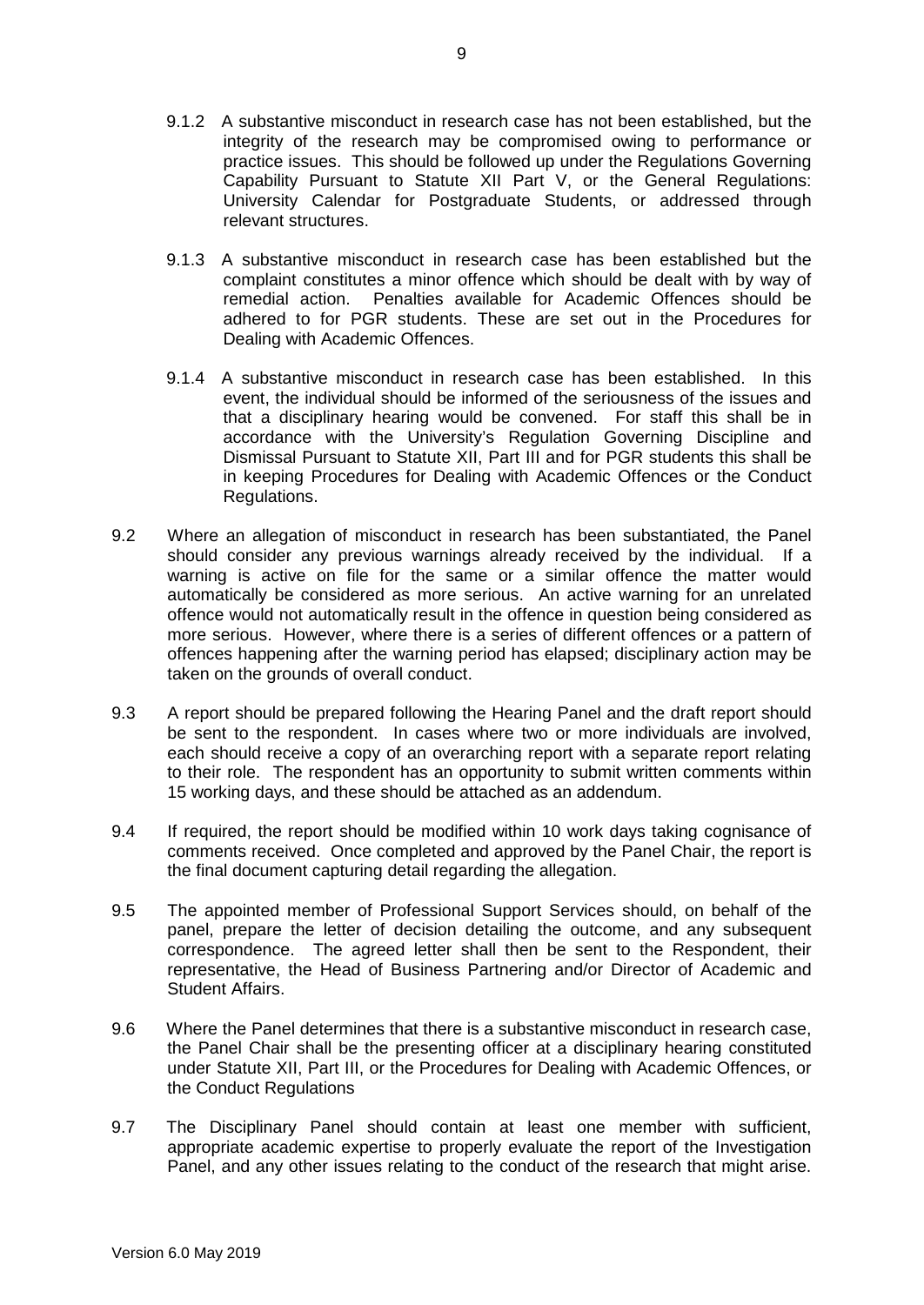This member should have had no previous involvement in the investigation and there should be no real or perceived conflict of interest with any party to the investigation. The Disciplinary Hearing should otherwise proceed as defined under the relevant Regulations.

## **10. Appeals against Findings of Misconduct in Research Hearing Panel**

- 10.1 An appeal on the decision of the Misconduct in Research Hearing Panel may be made except where the case is proceeding under the University's Regulations Governing Discipline and Dismissal pursuant to Statute XII, Part III and/or the Procedures for Dealing with Academic Offences, or Conduct Regulations, where an appeal function is provided under those procedures.
- 10.2 The Respondent against whom the allegation was made should lodge an appeal in writing, addressed to the Pro-Vice Chancellor for Research and Enterprise within 10 working days of receipt of the written notice conveying the decision of the Investigation Panel.
- 10.3 The appeal must clearly state the grounds upon which it is made.
- 10.4 On receipt of an appeal the Pro-Vice-Chancellor for Research and Enterprise will identify an appropriately constituted Appeal Panel, requesting a member of the Research Governance Team to convene the Appeal Panel. None of the members should previously have had any involvement with the case.
- 10.5 The Appellant should be notified in writing of the date of the appeal hearing, with at least five working days' notice being given. The hearing of the appeal should normally take place within 20 working days of the receipt of the appeal. In exceptional circumstances, or by mutual agreement, this period may be extended.
- 10.6 The misconduct in research appeal hearing is not a re-hearing of the case put before the misconduct in research Hearing Panel, unless that is necessary to remedy previous defects. The appeal hearing is required to consider if the original decision was inappropriate in accordance with the specified appeal grounds. The Appeal Panel may vary the procedure outlined in Annex 4 where it is considered appropriate to do so without unreasonably prejudicing the interests of the parties.
- 10.7 The decision of the Appeal Panel shall be final. However, a student who feels aggrieved by the final decision of the internal process may make a complaint to the NI Public Services Ombudsman https://nipso.org.uk/.

# **11. Subsequent Action**

- 11.1 Following completion of the Disciplinary Procedures under Statute XII Part III and/or Procedures for Dealing with Academic Offences or Conduct Regulations*,* the University may notify any relevant professional/regulatory, funding, or other public body, the editors of any relevant journals or publishing houses that have published material by the person against whom the allegation has been upheld, or any other body which is likely to be affected by the misconduct in research. All such disclosure would be limited to misconduct upheld in relation to research relevant to such bodies or published by such journals or publishing houses.
- 11.2 Where the allegation has concerned someone who is not subject to the University's disciplinary procedures, the University should bring the Panel's decision to the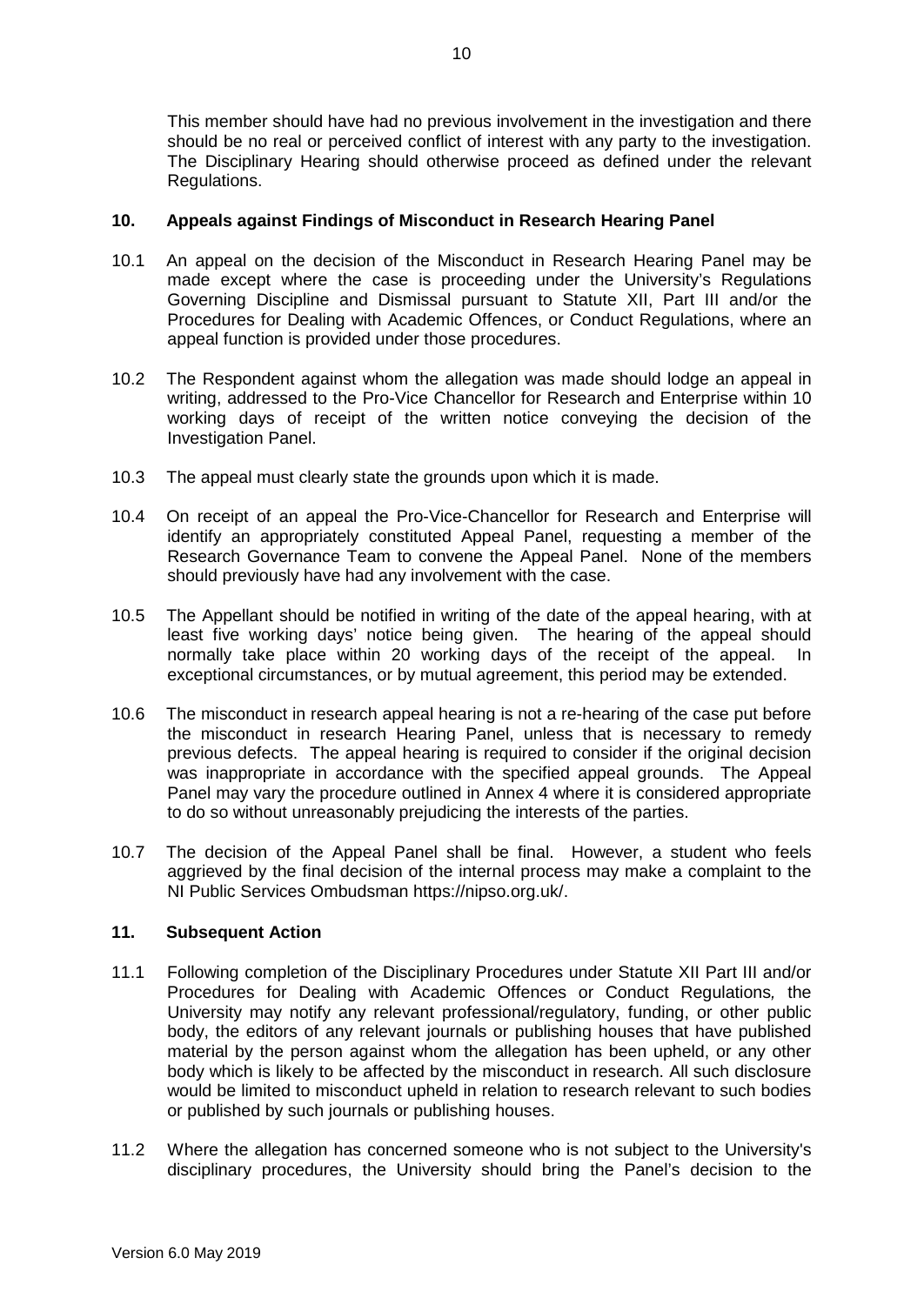attention of the appropriate employing body. In such cases, the correspondence should be limited to detailing whether or not substantive evidence of misconduct in research was found and, if so, its seriousness.

- 11.3 The University may withdraw the honorary status in accordance with honorary titles process.
- 11.4 If the allegation has not been substantiated the University would take appropriate steps to notify all parties previously informed of the alleged misconduct in research of the outcome of the investigation or disciplinary procedure.
- 11.5 If the allegation is not substantiated and the University becomes aware that it has become public, the University shall consider taking whatever action it deems appropriate to restore the good name and reputation of the respondent.

### **12. Outside Bodies, Staff not employed by the University**

Where the alleged misconduct in research involves an individual not employed by the University, the appropriate authority in their employing organisation should normally be informed of the nature of an allegation and that an investigation is taking place. In such cases, the University is only empowered to investigate activities that have occurred within its precincts or that have been undertaken on its behalf, but, if necessary, it may request that the employing organisation either co-operates in the investigation or undertakes its own investigation.

# **13. Clinical Academics**

- 13.1 Where an allegation of Misconduct in Research relates to a Clinical Academic who is either a joint or honorary appointment with a Health and Social Care (HSC) Trust or other HSC employer, joint oversight of an investigation may be appropriate. This is only relevant where the research has involved University and hospital facilities, or patients.
- 13.2 The Director of Research and Enterprise (or nominated deputy) should discuss the issue with the Director of Research and Development for the HSC Trust (or nominated deputy) in the appropriate HSC Trust before proceeding with the investigation.
- 13.3 The Trust will be afforded representation on the Investigation Team and/or Hearing Panel and/or Appeal Panel, as necessary. In such cases the investigation should normally proceed under these Regulations.

### **14. Persons working under a HSC Placement Agreement**

14.1 Where an allegation of Misconduct in Research relates to a person who has been working under a HSC Trust Placement Agreement, the issue should be brought to the attention of Director of Research and Development for the HSC Trust and communicated, as required, within the HSC Trust.

Updated: May 2018 Approved: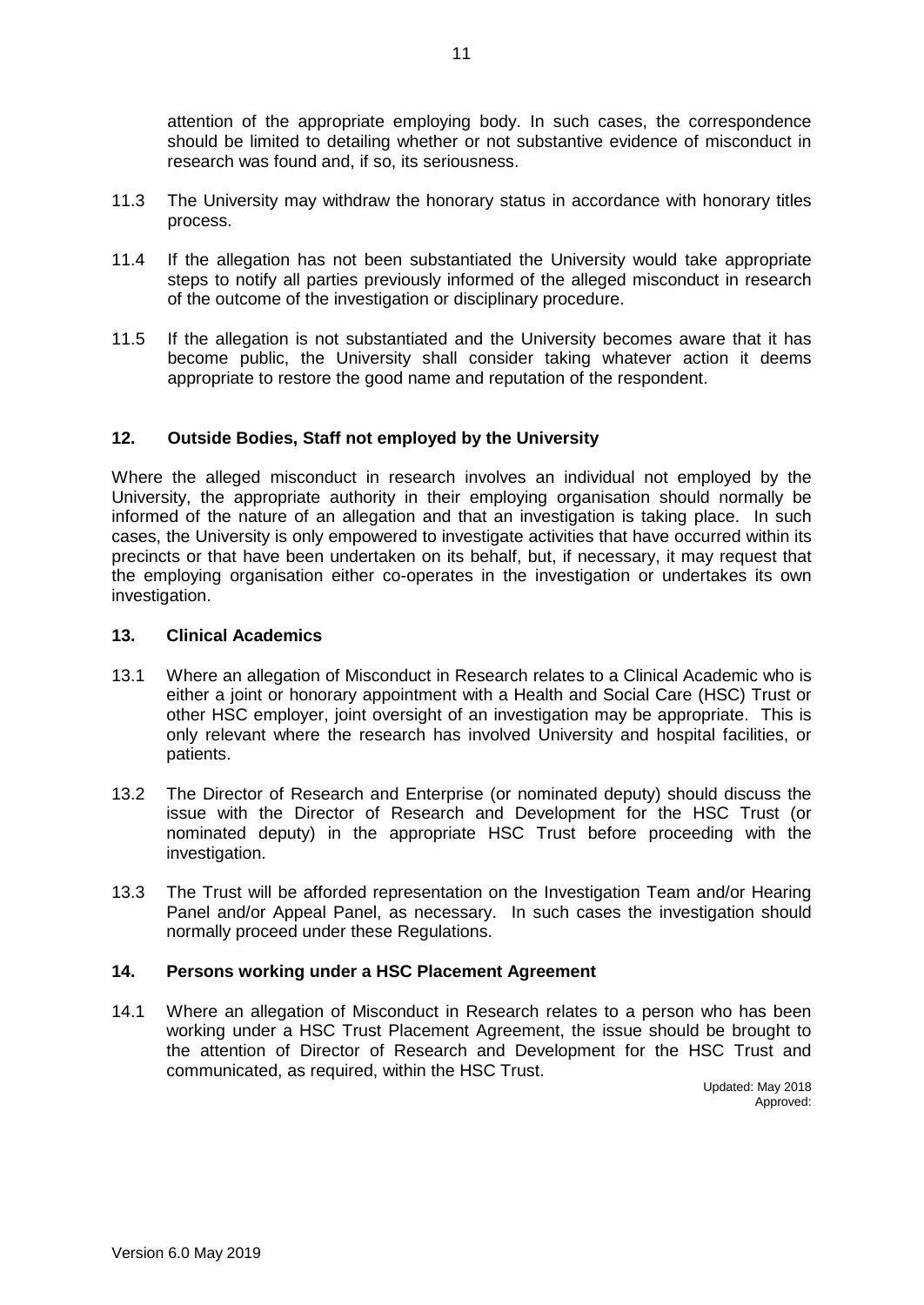# **Examples of misconduct in research**

For the purpose of these Regulations, misconduct in research covers inappropriate conduct in the course of research activity that breaches the University's regulations and policies that govern research.

The following examples are intended to be illustrative rather than definitive. Misconduct in research may include; actual, planned, collusion to or incitement to undertake:

Authorship misconduct Lack of appropriate authorship for contributors to the research presented, e.g. as a journal article, conference presentation;

> Misappropriation of authorship, i.e. inclusion of authors, or claiming authorship for self, where a significant contribution to the work has not been made;

Listing authors without their approval;

Breach of duty of care Failure to keep information confidential;

Use of material provided during review of grants/journal articles;

Placing those involved in research in danger, whether as participants or associated individuals, without their prior consent and without appropriate safeguards.

- Fabrication **Presentation of false information to obtain advantage or facilitating** misconduct in research by collusion in, or concealment of, such actions by others;
- Ethics Failure to obtain the required favourable ethical consideration from the appropriate Ethics Committee for research or conducting research in an unethical manner;
- Falsification Deliberate and unscientific manipulation of data to misrepresent the truth. This may include the fabrication of data, falsification of data and omission of data or the misuse of research funds, equipment or premises;
- Harm Failure to follow accepted procedures or to exercise due care in carrying out responsibilities for avoiding unreasonable risk or harm to humans, animals used in research; and the environment.
- Interference Damage to equipment or material thus hindering the progress of another's research or increasing risk to safety;
- Misrepresentation Of data, interests, qualifications, experience and/or involvement in the research.
- Negligence To increase the risk of endangerment to health of self or coworkers or participants in research, e.g. through poor maintenance of equipment or non-compliance with accepted procedures or protocols;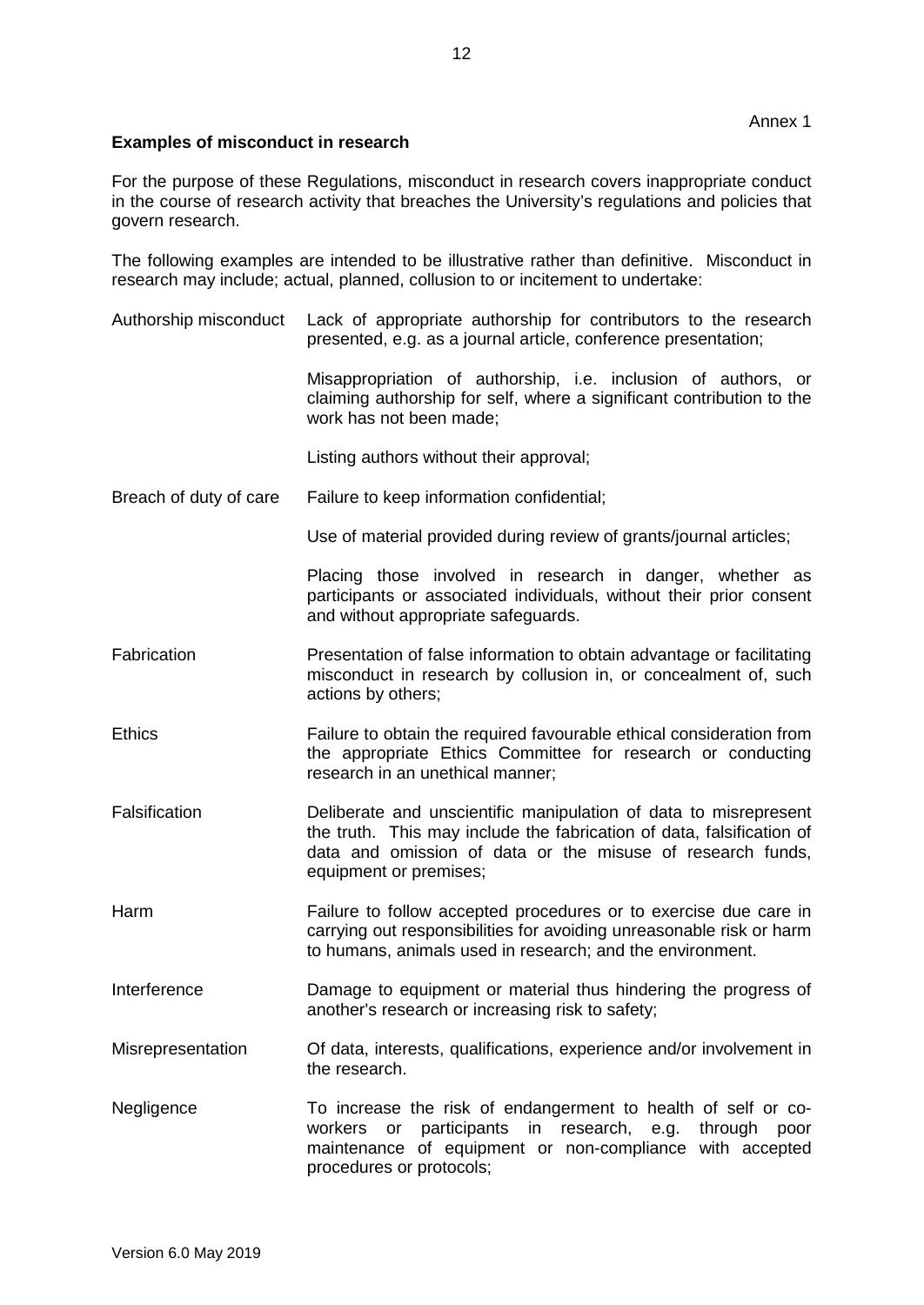- Omission Deliberate omission of work of others with the intention of presenting work as an individual new discovery;
- Piracy The deliberate exploitation of work and ideas from others without permission or acknowledgement;
- Plagiarism The presentation of the work or ideas of others as own without appropriate acknowledgement. In the case of PGR students this is only when the work has been submitted to the library, then is it considered published work and reviewed under these Regulations.
- Publication Multiple publications individuals should not publish multiple papers based on the same data presenting the same results;

Lack of acknowledgement – papers should include acknowledgement of individuals who have contributed to the paper, but not enough to warrant authorship;

Publishing data known, or believed to be false or misleading;

- Suppression Deliberate prevention of material or work of others reaching the public domain – in journal articles, grant application, or not presenting results which would impact on the findings of the research;
- Victimisation When retaliation is undertaken against an individual who has, in good faith, raised a complaint of misconduct in research.

This list is not exhaustive nor meant to be complete, but provides examples of the kinds of practices that may be considered as misconduct.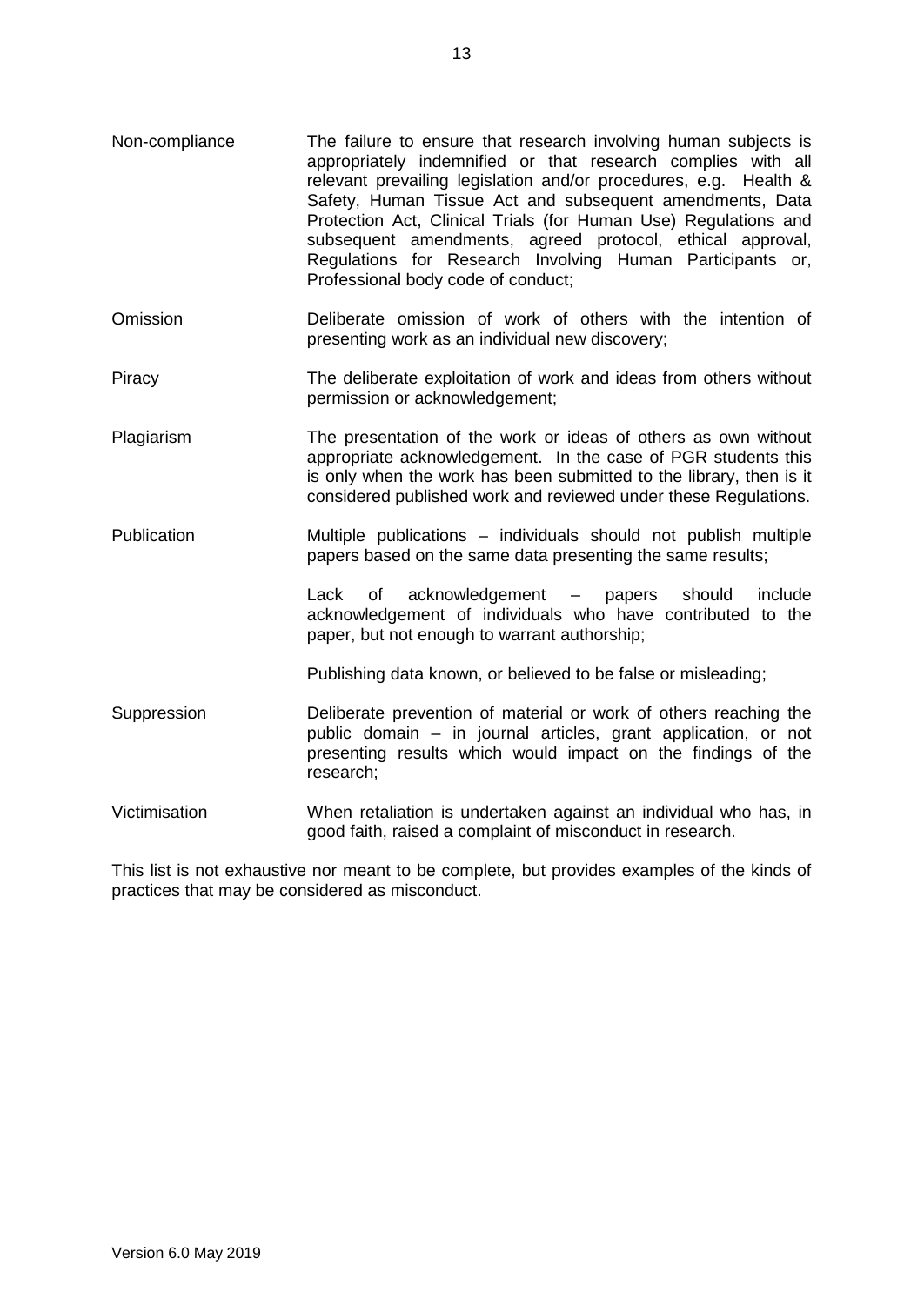# **Roles and Responsibilities**

It is the responsibility of all those involved in an allegation of misconduct in research to ensure:

- (i) That the allegation and investigation details are kept confidential.
- (ii) That the identity of either the complainant(s) or the person(s) accused of misconduct in research are kept confidential.

# **1. Pro-Vice-Chancellor for Research and Enterprise**

- 1.1 Ensure that these Regulations are implemented appropriately.
- 1.2 Be aware of all misconduct in research allegations and keep the Vice-Chancellor appraised of any serious allegations that may present a risk to the University.
- 1.3 When required, provide guidance on the composition of a Panel for the Hearing in accordance with Stage Two of misconduct in research Investigation.
- 1.4 Independently review all allegations that do not proceed to Stage Two.

# **2. Faculty Dean of Research**

- 2.1 Keep the Faculty Pro-Vice-Chancellor informed of allegations that may have arisen within his/her Faculty.
- 2.2 Identify a suitable member of Senior Academic Staff to work with the Head of Research Governance to review the allegation.
- 2.3 Liaise, as required, with external bodies e.g, joint appointment employment organisations or other external agencies.

# **3. Director of Research and Enterprise**

- 3.1 Keep the Registrar and Chief Operating Officer apprised of any serious allegations that may present a risk to the University.
- 3.2 Convene a Hearing Panel, as part of Stage Two of the process, ensuring that the necessary and appropriate expertise is secured to carry out a thorough and authoritative evaluation of the evidence.
- 3.4 Identify an appropriate member of the Professional Support Services senior management team to service the Hearing Panel.
- 3.5 Formally close the allegation of misconduct in research file through final communication to the complainant, respondent, Line Manager and University staff as necessary.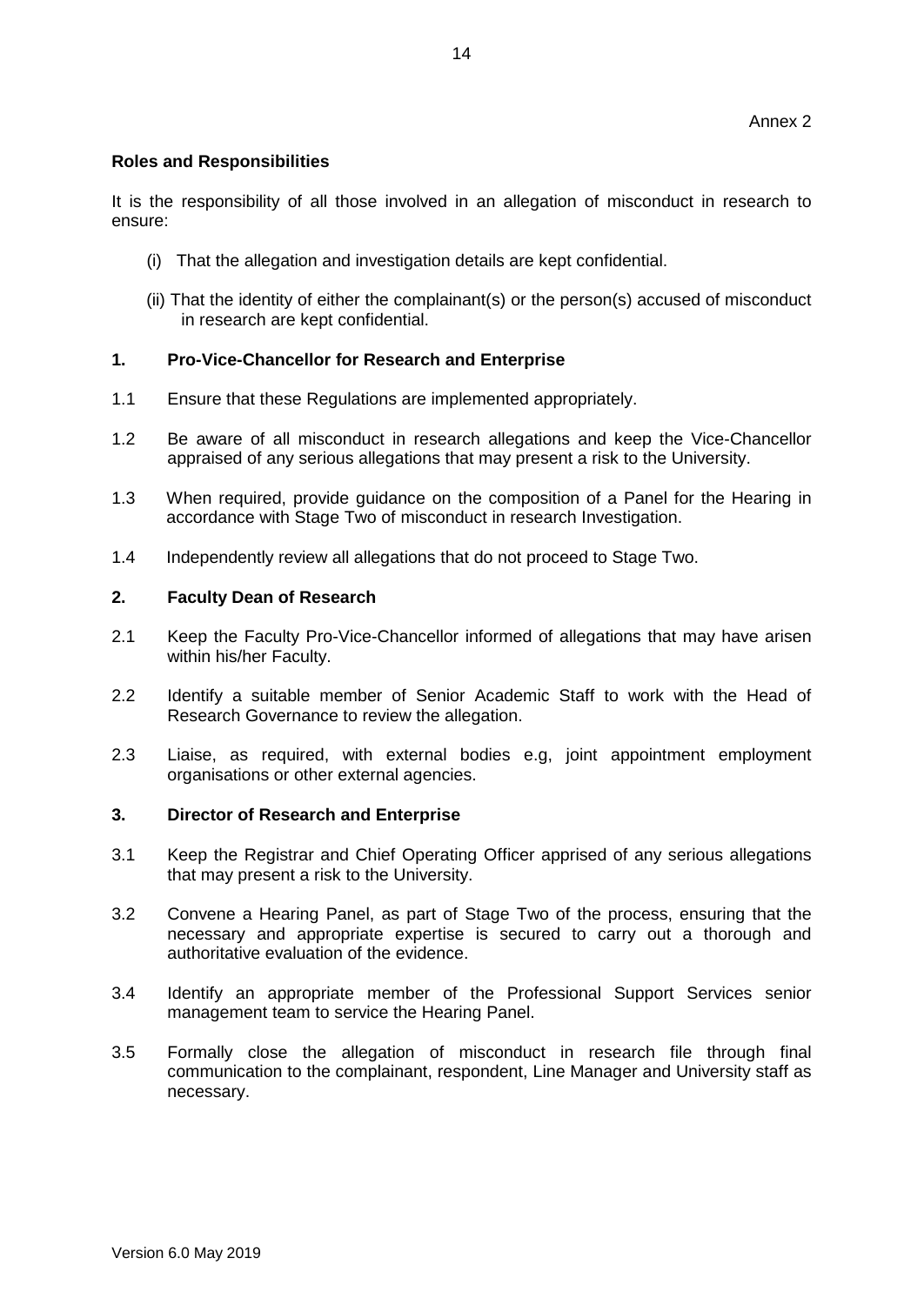### **4. Head of Research Governance**

- 4.1 The Head of Research Governance should be responsible, in conjunction with the relevant senior academic, for managing the procedural requirements involved, including the initial consideration and screening of any allegation of misconduct in research.
- 4.2 It is the responsibility of the Head of Research Governance to keep the Pro-Vice-Chancellor for Research and Enterprise, Respondent, Complainant and relevant line manager informed of progress, especially in the event that deadlines cannot be met.
- 4.3 Correspond with the Complainant, acknowledging receipt of the allegation and informing them of the Regulations to be followed.
- 4.4 Following consultation with the Faculty PVC notify, if required, the relevant funding body.
- 4.4 In conjunction with a senior member of academic staff, collate the evidence and facts surrounding the allegation, facilitating the preparation of the preliminary investigation report.
- 4.5 He/she should provide advice on procedures, or other related issues to all individuals involved, in an even-handed manner and must not have any real or apparent bias or conflict of interest with any party.
- 4.6 He/she must be sensitive to the varied demands made on those who conduct research, those accused of misconduct, and those who report apparent misconduct in good faith.
- 4.7 He/she should ensure person(s) involved are made aware of support services, for example, Occupational Health, Students' Union Advice, Carecall, etc.
- 4.8 He/she must ensure that all relevant information is available to the appropriate persons, bearing in mind the sensitivity, relevance and confidential nature of the information being gathered.
- 4.9 The Head of Research Governance should advise those supporting the Hearing Panel to ensure there is full understanding of the procedures, relevant standards imposed by government or external funding sources that relate to the conduct of research.
- 4.10 Provide an annual report of the investigations and their outcomes to the University Research Governance Steering Group.
- 4.11 Provide a statement of compliance with The Concordat to Support Research Integrity to Senate, via relevant governance committee structures.

# **5. Professional Support Services Staff**

5.1 If a Stage Two investigation is initiated a member of Professional Support Services Staff within the Directorates of Research and Enterprise or Academic and Student Affairs should be appointed to service the Hearing Panel.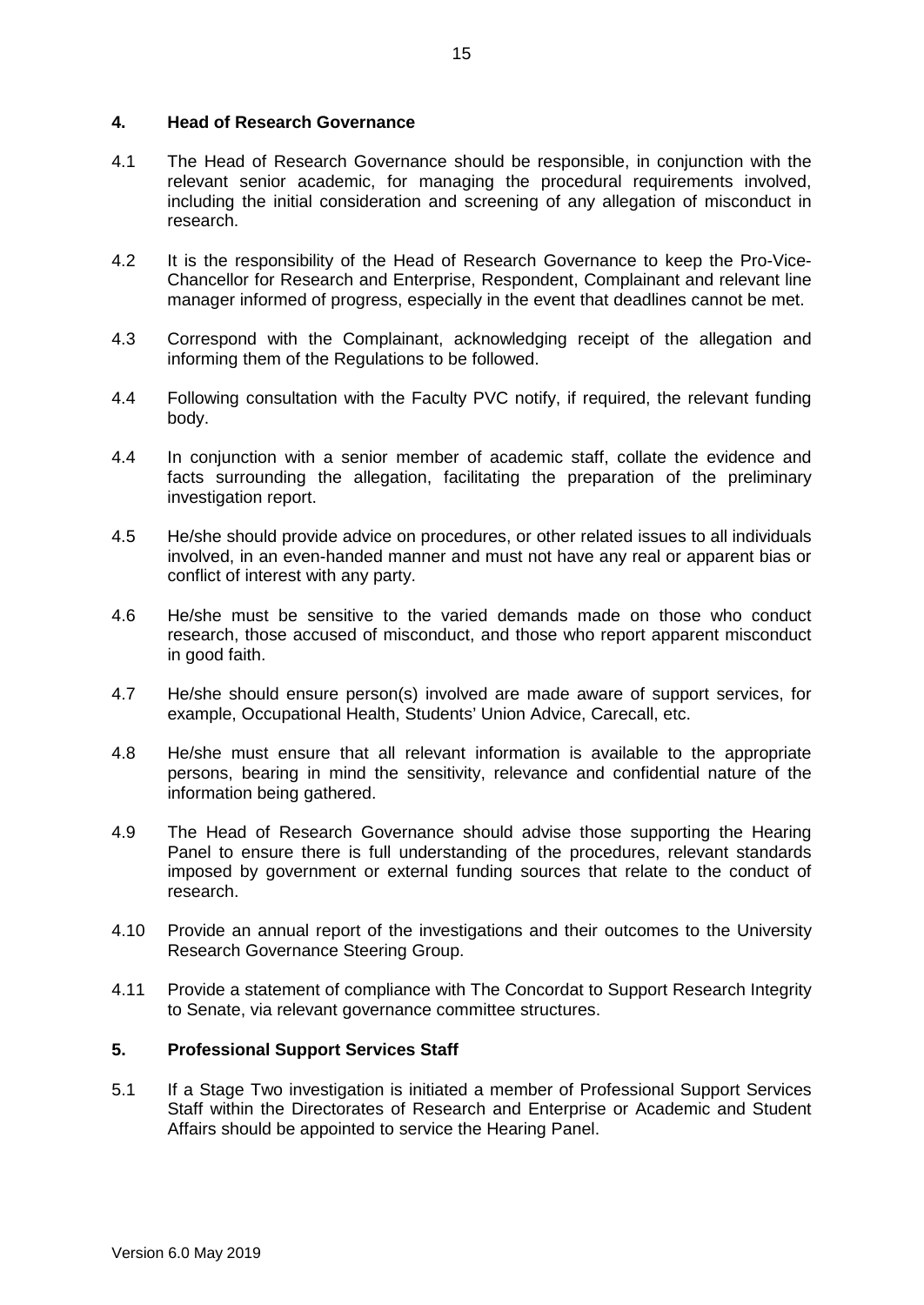5.2 They must ensure that procedures are correctly followed and that proper records are securely and confidentially maintained for preparing reports. He/she should prepare the final report for approval by panel members.

## **6. Hearing Panel**

It is the responsibility of Panel Members to:

- 6.1 Familiarise themselves with the Regulations Governing and Allegation of Misconduct in Research and ensure compliance with the same.
- 6.2 Comply with the principles and procedures detailed in Annex 3.
- 6.3 Declare any conflict of interest in the case being investigated. This must be submitted in writing to the Director of Research and Enterprise at the earliest opportunity.
- 6.4 Choose a Chair to ensure the smooth operation of Panel meetings
- 6.5 Request and review relevant documentation to assist with the decision making process.
- 6.6 Maintain good communication with the member of Professional Services Support Staff enabling them to effectively co-ordinate and report as necessary on the progress of the investigation.
- 6.7 Highlight to Professional Services Support staff, at the earliest opportunity, any delays in Panel business and the reasons for the same.
- 6.8 The Panel should reach a conclusion within a reasonable time-span of commencing its work, determine whether the allegation is substantiated or to be dismissed, and make recommendations on the action to be taken.
- 6.9 Contribute to and agree a finalised report that outlines the Panels' deliberations, findings and recommendations.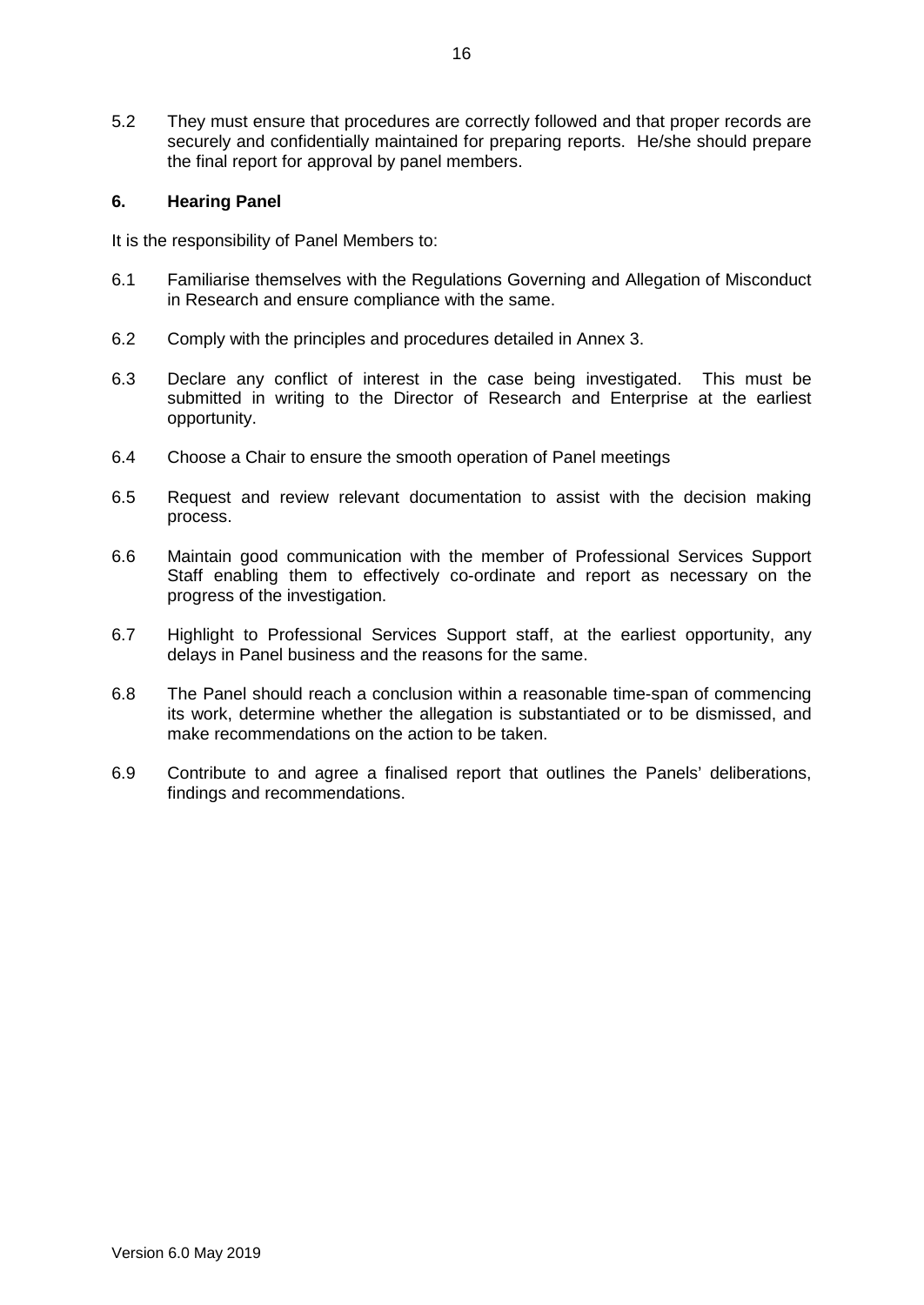# **Principles for the Conduct of an Investigation into a substantive Misconduct in Research Allegation**

### **1. Establishment of a Hearing Panel**

- 1.1 The University should retain a pool of assessors composed of a minimum of 30 members of academic staff, with at least 10 members drawn from each Faculty, and contain sufficient expertise to investigate most allegations of misconduct in research that might arise.
- 1.2 In consultation with the Faculty Deans of Research, the assessor pool should be kept under regular review, but no longer than every three years. Nominations must be agreed at a meeting of the Research and Postgraduate Committee and approved by Academic Council.
- 1.3 The assessor pool and any Panel should, as far as is reasonably practicable, reflect the diversity of the Northern Ireland community.

### **2. Investigation Principles**

Investigations undertaken by the University to determine whether misconduct in research has occurred are based on the following principles:

- 2.1 Independence: there should be no conflict of interest between those conducting the investigation and either the person(s) instigating the allegation or the individual(s) alleged to have undertaken misconduct.
- 2.2 Presumption of innocence: a public presumption of innocence should be maintained until the investigation is completed.
- 2.3 Protection: under the University's Code on Whistleblowing, individuals have the right to raise issues of misconduct in research (provided these are raised in good faith), and must be afforded protection in doing so and after the conclusion of any investigation. Equally, those alleged to be involved in misconduct must be protected against false accusations and, if the allegation has been made public, the University should take whatever action it deems appropriate to restore their good name and reputation.
- 2.4 Confidentiality: all proceedings and information must be kept confidential during the course of any investigation and following completion. Anyone being made privy to the matter of the investigation or to related documentation must be made aware of their responsibility to maintain confidentiality
- 2.5 Transparency: individuals involved in the process must be fully informed of the procedures that should be followed and their rights and responsibilities within them. They must also be fully informed of the membership of an investigation or Appeal Panel.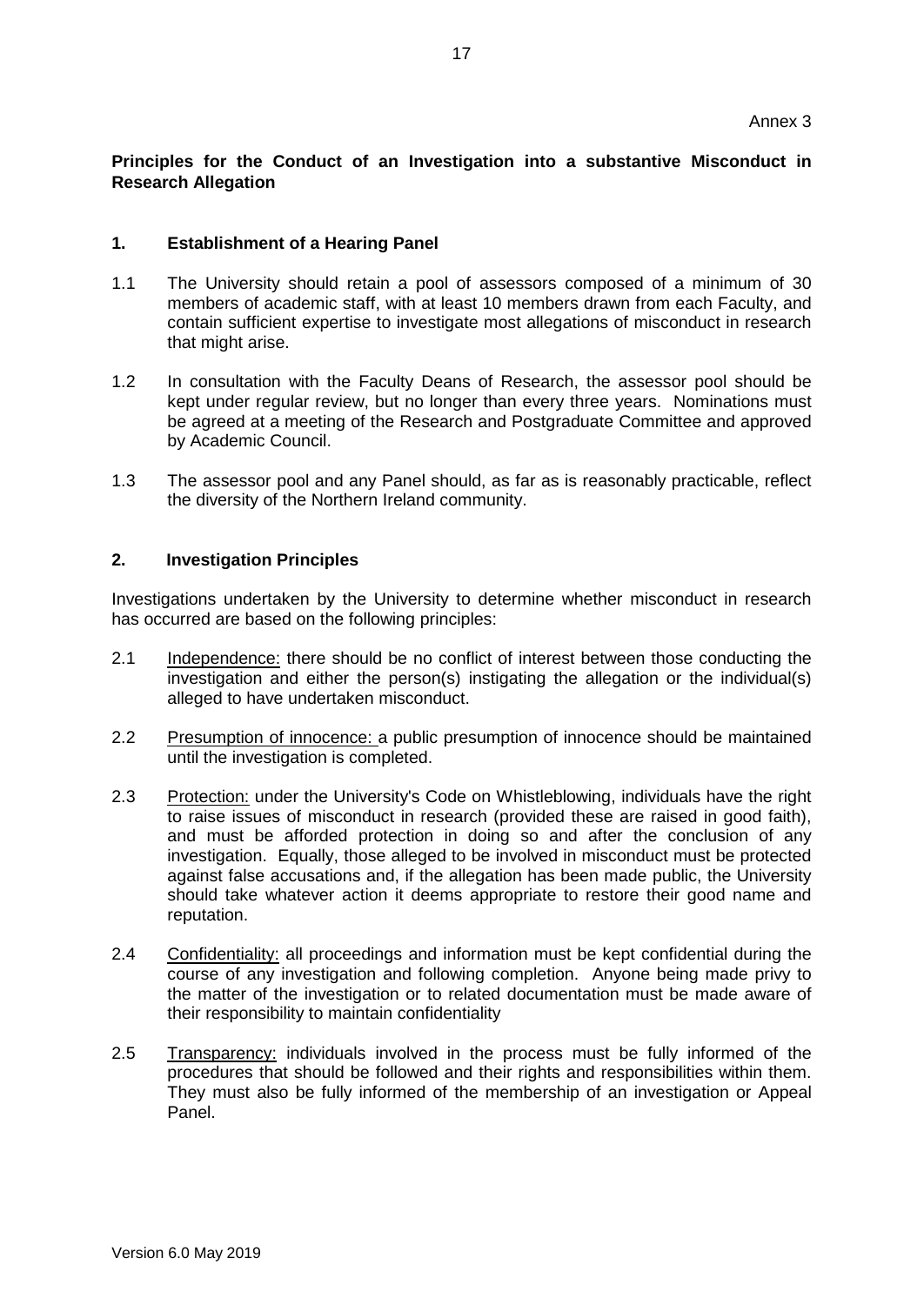- 2.6 Co-operation: full co-operation with any investigation of misconduct is required. Individuals should provide all information and material requested within a reasonable time.
- 2.7 Record-keeping: at each stage full and accurate records must be kept and agreed where possible; where this is not possible, differences should be accurately reported.
- 2.8 Timeframe of investigation: any allegation should be investigated as quickly as possible without compromising the principles and procedures. However, the Panel should aim to complete its investigation and report within 30 days of being convened. Allowances may have to be made for normal holiday periods. Any deviation from the normal time frame should be fully recorded and the Director of Research and Enterprise apprised of the same.
- 2.9 Completion: once an allegation of misconduct in research has been received it must be investigated even if the individual(s) concerned resigns from the University, or ends their association with the University.

# **3. Process**

- 3.1 An allegation, other than one that is dealt with under Stage One, should be subject to a formal misconduct in research Hearing Panel. The Director of Research and Enterprise should arrange for the investigation to be undertaken and should inform the Head of Business Partnering of this in writing.
- 3.2 The Panel should seek to ascertain the circumstances leading up to and surrounding the alleged misconduct and this investigation process should vary from case to case.
- 3.3 If there is a substantive case to answer the Panel should make recommendations on the action to be taken.

# **4. Notification to Research Councils**

As funders of Research and to ensure compliance with the terms and conditions of grants, RCUK require notification when it is apparent that an issue of misconduct in research has been raised against a person who is in receipt of funding, supervising RCUK funded postgraduate students or engaged with peer review activities for the councils. Reporting to Research Councils is anonymous, in the first instance. RCs require an understanding of the person's involvement with RCs either through application and/or receipt of grants, the nature of the allegation and what action is being taken by the University in respect of the person against whom the allegation has been made.

# **5. Conduct of the Hearing**

The detailed conduct of each Investigation should be dependent on the particular nature of each case and the process outlined in the Regulations should be adhered to.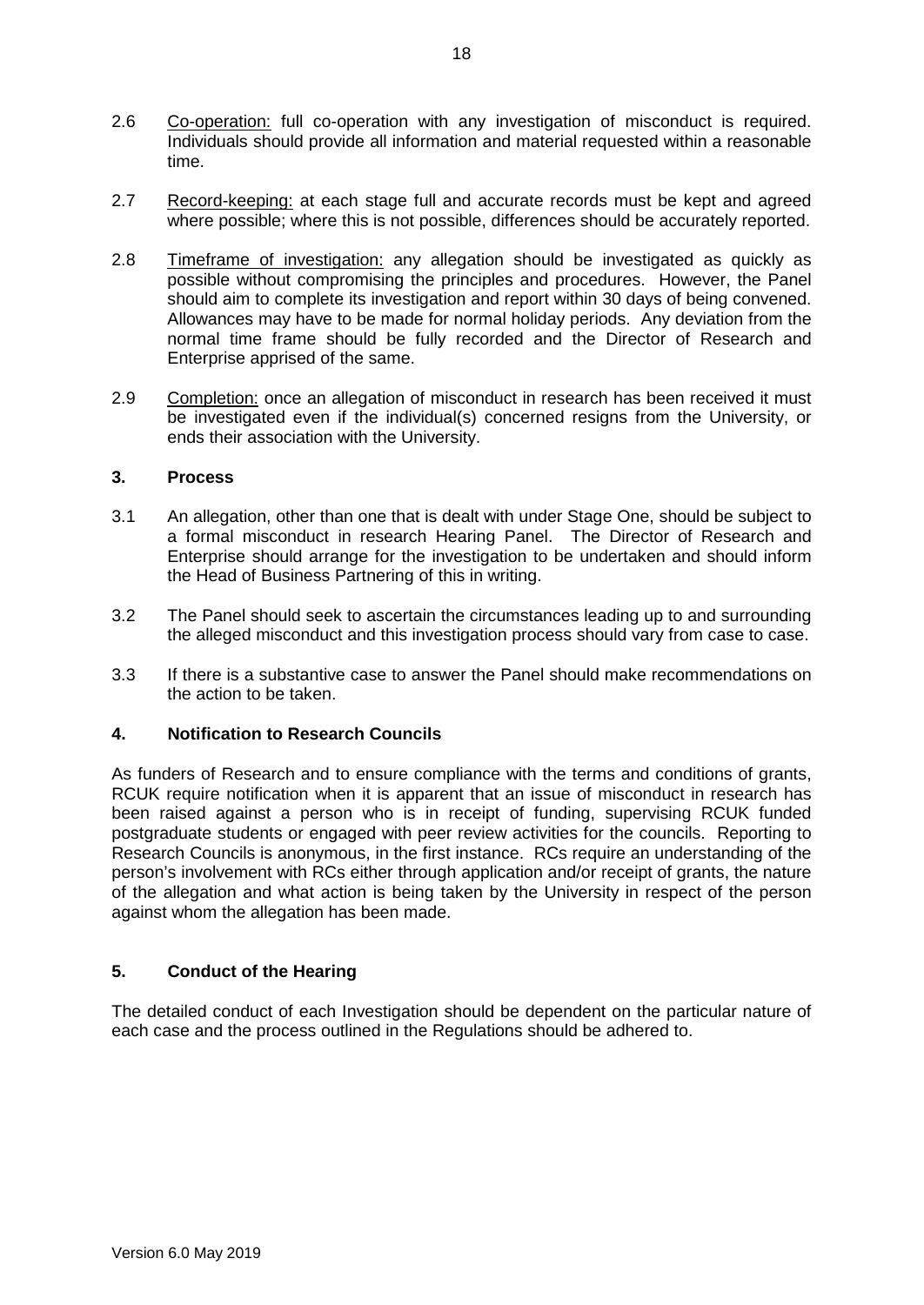## **Appeal Panel Procedures**

- 1. The appeal hearing is not a re-hearing, unless it is necessary to remedy previous defects. The appeal hearing is required to consider if the original decision was inappropriate on the grounds of the appeal specified.
- 2. Witnesses may be called only with the Appeal Panel's permission and may be examined and cross examined by the parties. The Appeal Panel may vary the procedure outlined below where it is considered appropriate to do so without unreasonably prejudicing the interests of the parties.
- 3. The procedure should be as follows:
	- 3.1 The member of staff or their representative should make submissions.
	- 3.2 The Appeal Panel may question the member of staff and their representative.
	- 3.3 The presenting officer for the Investigation Panel should make submissions.
	- 3.4 The Appeal Panel may then question the presenting officer for the Investigation Panel.
	- 3.5 The member of staff or their representative should have the opportunity to make final submissions.
	- 3.6 The presenting officer for the disciplinary tribunal should have the opportunity to make final submissions.
	- 3.7 The parties should be invited to withdraw before the Appeal Panel considers its decision.
- 4. The member of staff should attend the appeal hearing, but the hearing may proceed in their absence where the Appeal Panel considers that such absence is unreasonable in the circumstances.
- 5. The Appeal Panel may confirm, set aside, or reduce, any sanction imposed by the disciplinary tribunal.
- 6. Where the decision confirms the decision of the disciplinary tribunal, any sanction imposed should take effect from the date of the disciplinary tribunal's decision.
- 7. Where the decision involves a variation of the disciplinary action, the Appeal Panel should state the operative date.
- 8. The Director of Research and Enterprise, on behalf of the Appeal Panel, should give a reasoned decision in writing to the member of staff against whom the allegation has been made within 5 working days of the appeal hearing ending.
- 9. The decision of the Appeal Panel will be final.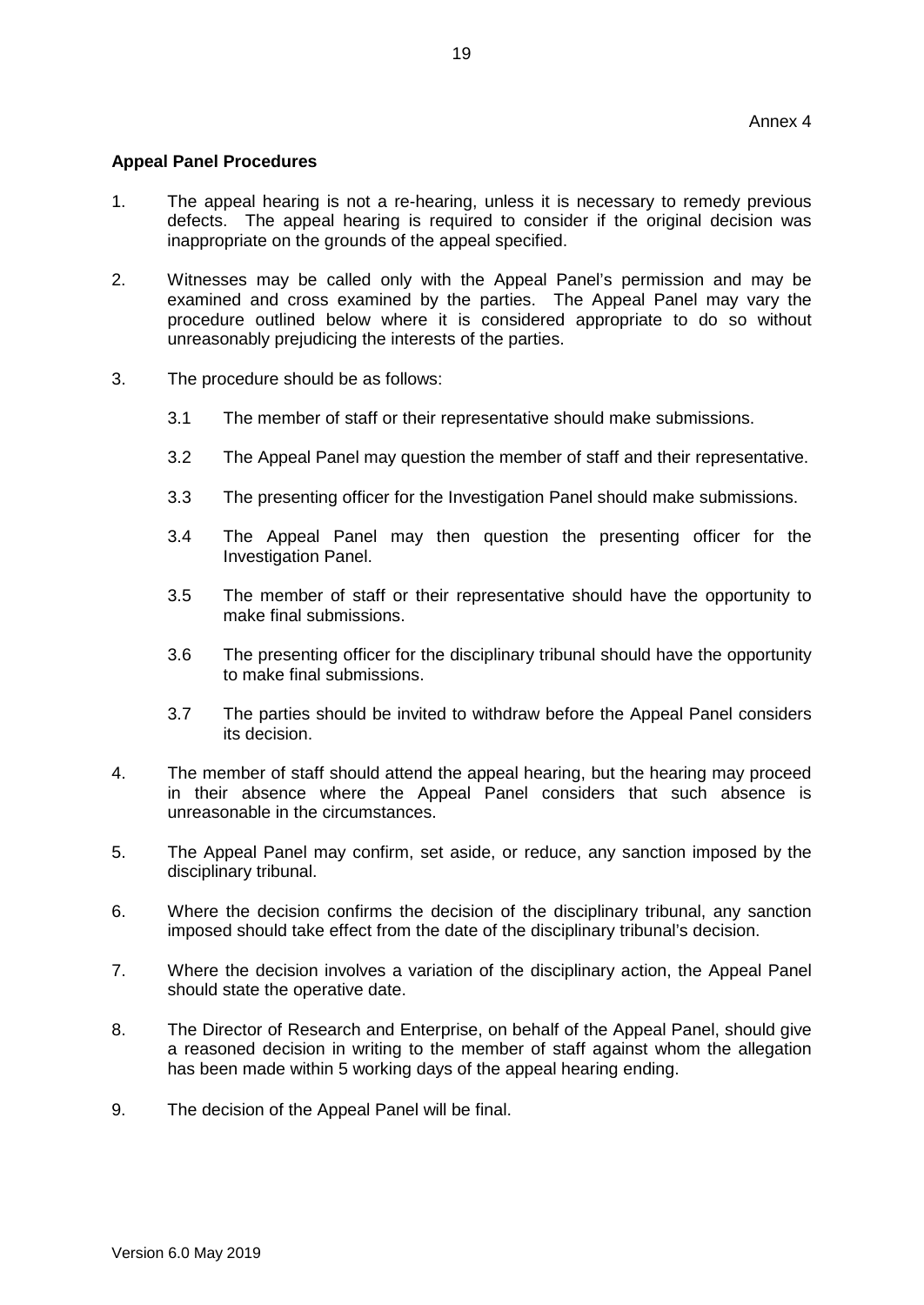10. However, where a student considers the matter has not been satisfactorily dealt with, the student reserves the right to refer the issue to the N.I. Public Service Ombudsman.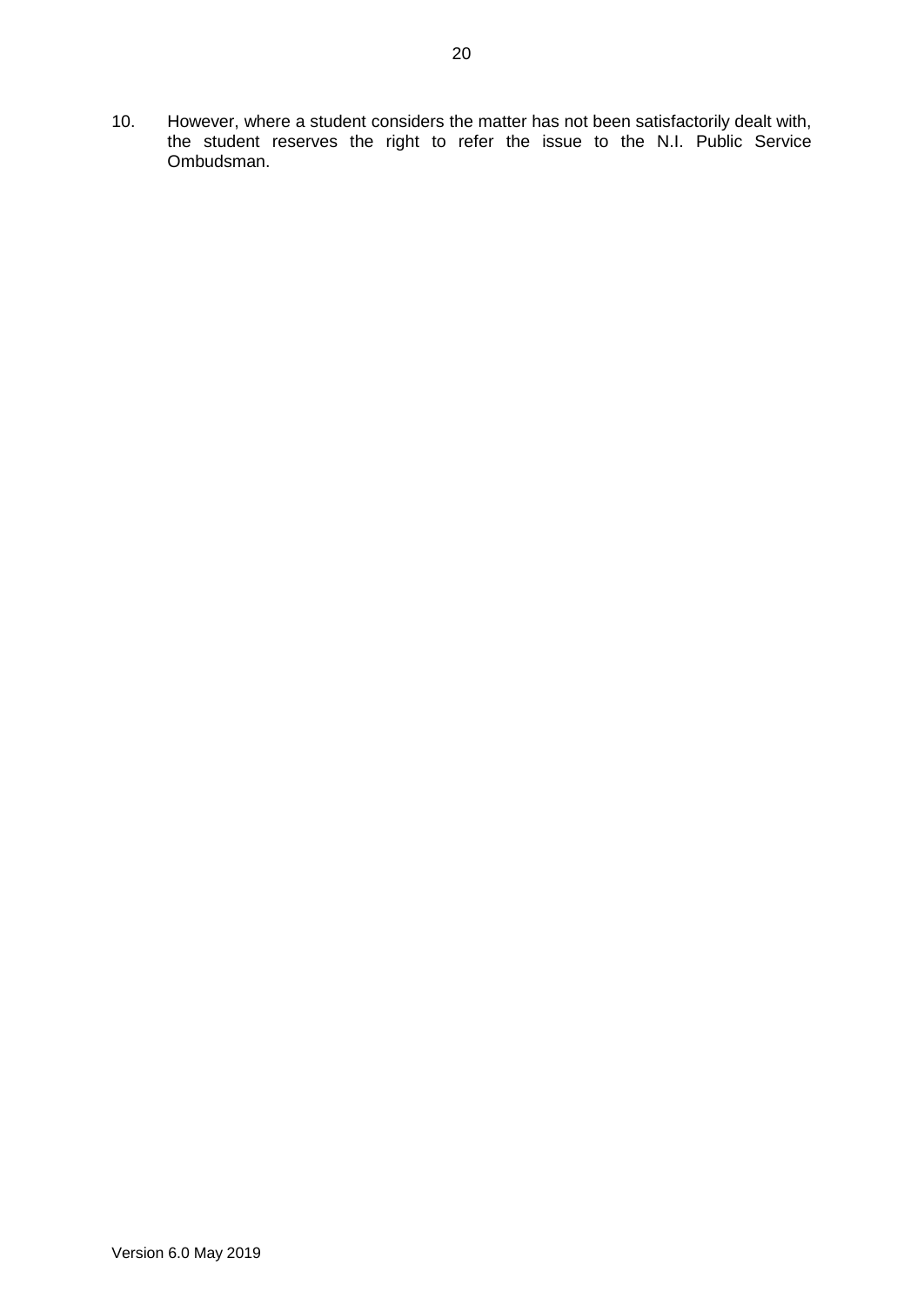

**Misconduct in Research (MiR): Procedural Flowchart**